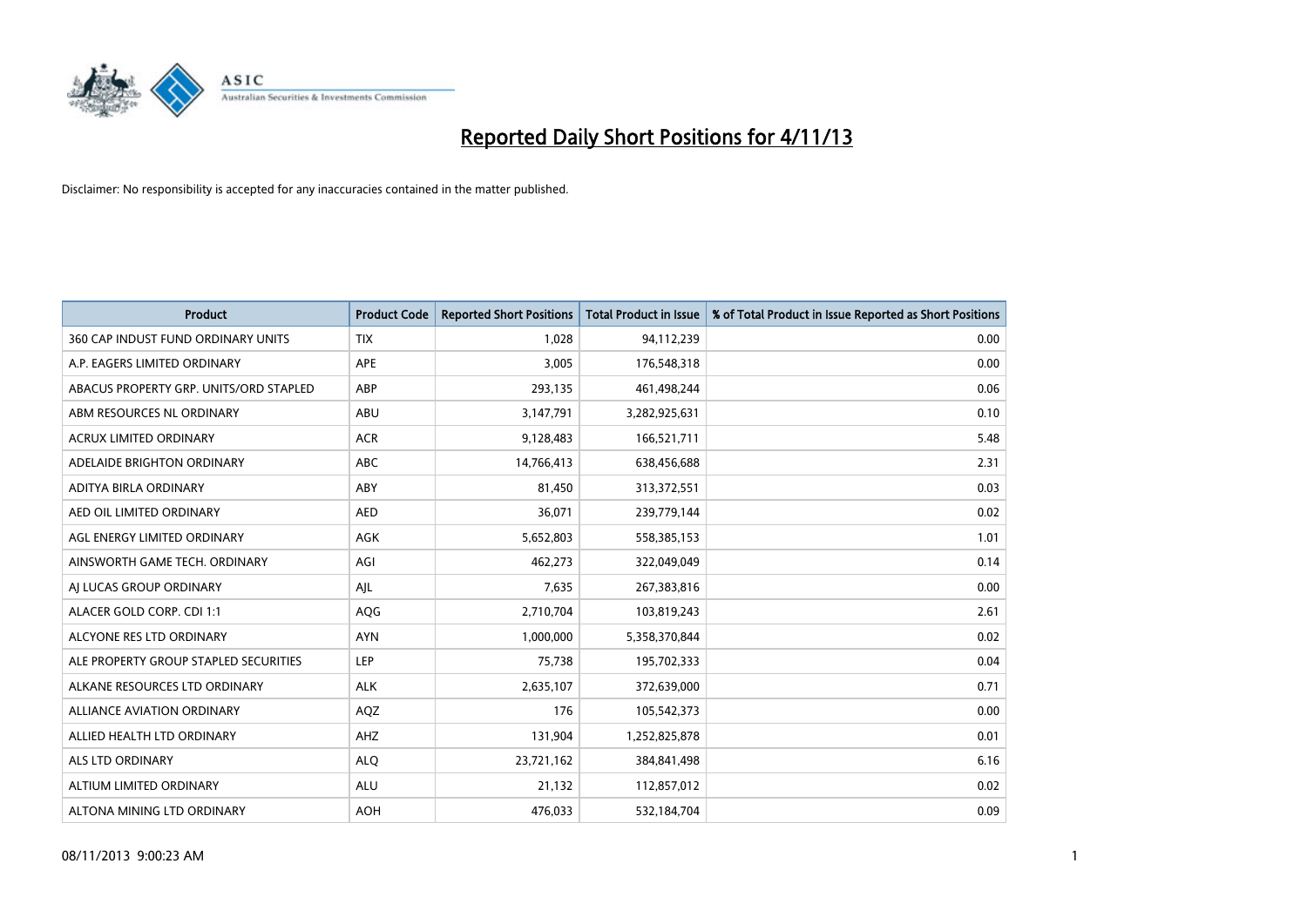

| <b>Product</b>                          | <b>Product Code</b> | <b>Reported Short Positions</b> | <b>Total Product in Issue</b> | % of Total Product in Issue Reported as Short Positions |
|-----------------------------------------|---------------------|---------------------------------|-------------------------------|---------------------------------------------------------|
| ALUMINA LIMITED ORDINARY                | <b>AWC</b>          | 164,519,016                     | 2,806,225,615                 | 5.86                                                    |
| AMALGAMATED HOLDINGS ORDINARY           | AHD                 | 22,156                          | 157,809,687                   | 0.01                                                    |
| AMCOM TELECOMM, ORDINARY                | AMM                 | 876,965                         | 244,557,101                   | 0.36                                                    |
| AMCOR LIMITED ORDINARY                  | AMC                 | 3,725,574                       | 1,206,684,923                 | 0.31                                                    |
| AMP LIMITED ORDINARY                    | AMP                 | 30,343,591                      | 2,957,737,964                 | 1.03                                                    |
| AMPELLA MINING ORDINARY                 | AMX                 | 365,381                         | 248,000,493                   | 0.15                                                    |
| ANSELL LIMITED ORDINARY                 | <b>ANN</b>          | 6,431,897                       | 130,648,660                   | 4.92                                                    |
| ANTARES ENERGY LTD ORDINARY             | AZZ                 | 294,749                         | 255,000,000                   | 0.12                                                    |
| ANZ BANKING GRP LTD ORDINARY            | ANZ                 | 7,577,901                       | 2,743,664,614                 | 0.28                                                    |
| APA GROUP STAPLED SECURITIES            | <b>APA</b>          | 9,762,906                       | 835,750,807                   | 1.17                                                    |
| APN NEWS & MEDIA ORDINARY               | <b>APN</b>          | 17,221,755                      | 661,526,586                   | 2.60                                                    |
| AQUARIUS PLATINUM. ORDINARY             | AQP                 | 6,654,435                       | 486,851,336                   | 1.37                                                    |
| AQUILA RESOURCES ORDINARY               | <b>AQA</b>          | 14,006,582                      | 411,804,442                   | 3.40                                                    |
| ARAFURA RESOURCE LTD ORDINARY           | <b>ARU</b>          | 8,367                           | 441,270,644                   | 0.00                                                    |
| ARB CORPORATION ORDINARY                | ARP                 | 1,370,537                       | 72,481,302                    | 1.89                                                    |
| ARDENT LEISURE GROUP STAPLED SECURITIES | <b>AAD</b>          | 2,439,617                       | 404,994,420                   | 0.60                                                    |
| ARENA REIT ORDINARY UNITS               | <b>ARF</b>          | 35,842                          | 206,342,963                   | 0.02                                                    |
| ARISTOCRAT LEISURE ORDINARY             | ALL                 | 8,111,136                       | 551,418,047                   | 1.47                                                    |
| ARRIUM LTD ORDINARY                     | ARI                 | 31,812,676                      | 1,361,469,008                 | 2.34                                                    |
| ASCIANO LIMITED ORDINARY                | <b>AIO</b>          | 9,045,044                       | 975,385,664                   | 0.93                                                    |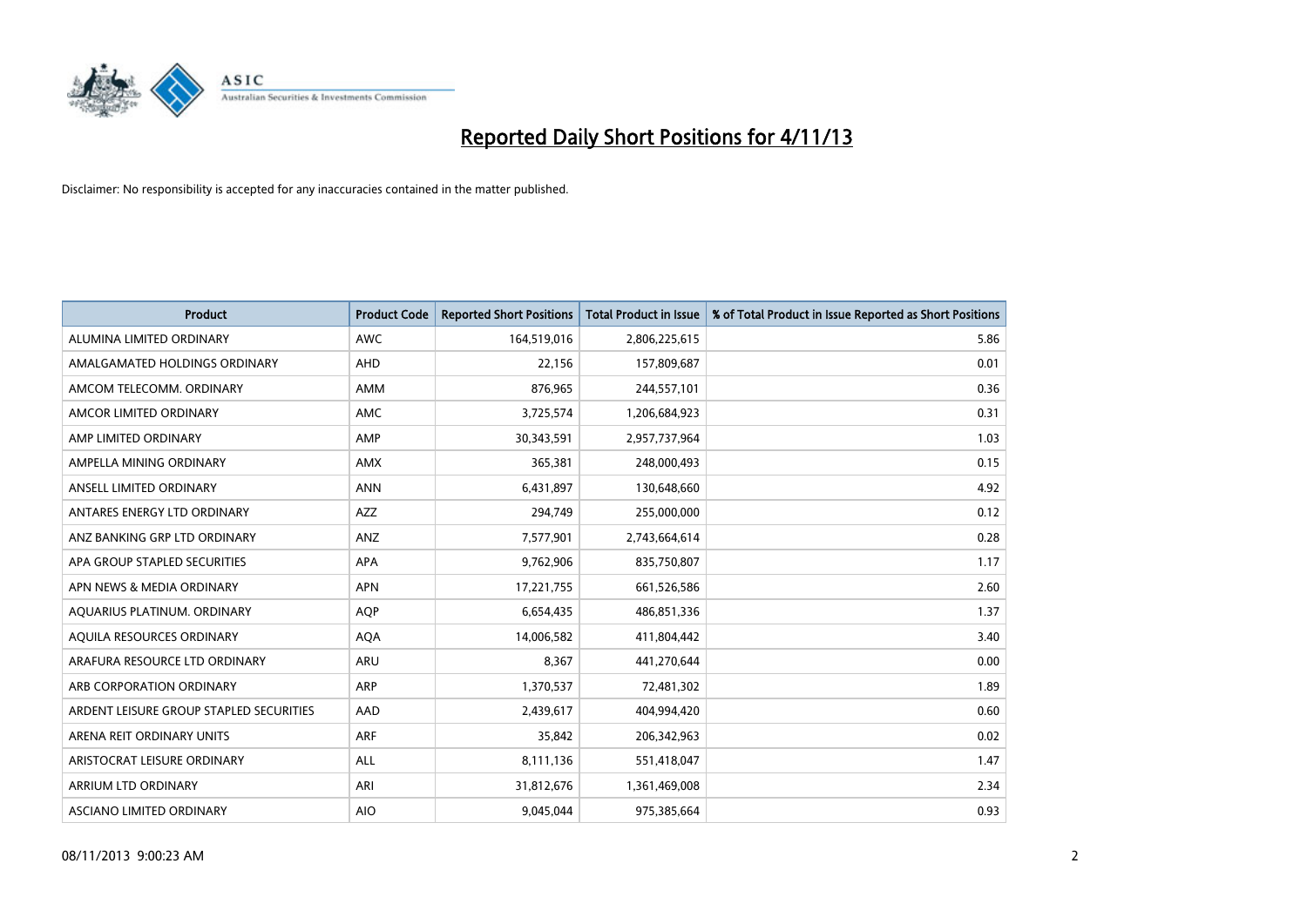

| <b>Product</b>                            | <b>Product Code</b> | <b>Reported Short Positions</b> | <b>Total Product in Issue</b> | % of Total Product in Issue Reported as Short Positions |
|-------------------------------------------|---------------------|---------------------------------|-------------------------------|---------------------------------------------------------|
| ASG GROUP LIMITED ORDINARY                | <b>ASZ</b>          | 1,086,913                       | 206,720,839                   | 0.53                                                    |
| ASPEN GROUP STAPLED SEC. DEF SET          | <b>APZDA</b>        | 19,162                          | 119,848,002                   | 0.02                                                    |
| ASTRO JAP PROP GROUP STAPLED US PROHIBIT. | AJA                 | 31,500                          | 67,211,752                    | 0.05                                                    |
| ASX LIMITED ORDINARY                      | ASX                 | 2,919,109                       | 193,595,162                   | 1.51                                                    |
| ATLANTIC LIMITED ORDINARY                 | ATI                 | 50,000                          | 154,757,339                   | 0.03                                                    |
| ATLAS IRON LIMITED ORDINARY               | <b>AGO</b>          | 46,215,044                      | 915,496,158                   | 5.05                                                    |
| AUCKLAND INTERNATION ORDINARY             | AIA                 | 14,772                          | 1,322,564,489                 | 0.00                                                    |
| AURIZON HOLDINGS LTD ORDINARY             | AZJ                 | 2,654,897                       | 2,137,284,503                 | 0.12                                                    |
| <b>AURORA OIL &amp; GAS ORDINARY</b>      | <b>AUT</b>          | 7,265,640                       | 448,785,778                   | 1.62                                                    |
| AUSDRILL LIMITED ORDINARY                 | ASL                 | 14,072,028                      | 312,277,224                   | 4.51                                                    |
| AUSENCO LIMITED ORDINARY                  | AAX                 | 1,298,301                       | 123,527,574                   | 1.05                                                    |
| <b>AUSTAL LIMITED ORDINARY</b>            | ASB                 | 698,037                         | 346,007,639                   | 0.20                                                    |
| AUSTBROKERS HOLDINGS ORDINARY             | <b>AUB</b>          | 10,238                          | 59,584,580                    | 0.02                                                    |
| AUSTIN ENGINEERING ORDINARY               | ANG                 | 366,922                         | 73,164,403                    | 0.50                                                    |
| AUSTRALAND PROPERTY STAPLED SECURITY      | <b>ALZ</b>          | 2,898,938                       | 578,324,670                   | 0.50                                                    |
| AUSTRALIAN AGRICULT. ORDINARY             | AAC                 | 6,984,109                       | 532,294,404                   | 1.31                                                    |
| AUSTRALIAN INFR LTD ORDINARY              | <b>AIX</b>          | 3,613,856                       | 620,733,944                   | 0.58                                                    |
| AUSTRALIAN PHARM, ORDINARY                | API                 | 830,523                         | 488,115,883                   | 0.17                                                    |
| AUTOMOTIVE HOLDINGS ORDINARY              | <b>AHE</b>          | 253,406                         | 260,579,682                   | 0.10                                                    |
| AVIENNINGS LIMITED ORDINARY               | <b>AVJ</b>          | 69,999                          | 384,423,851                   | 0.02                                                    |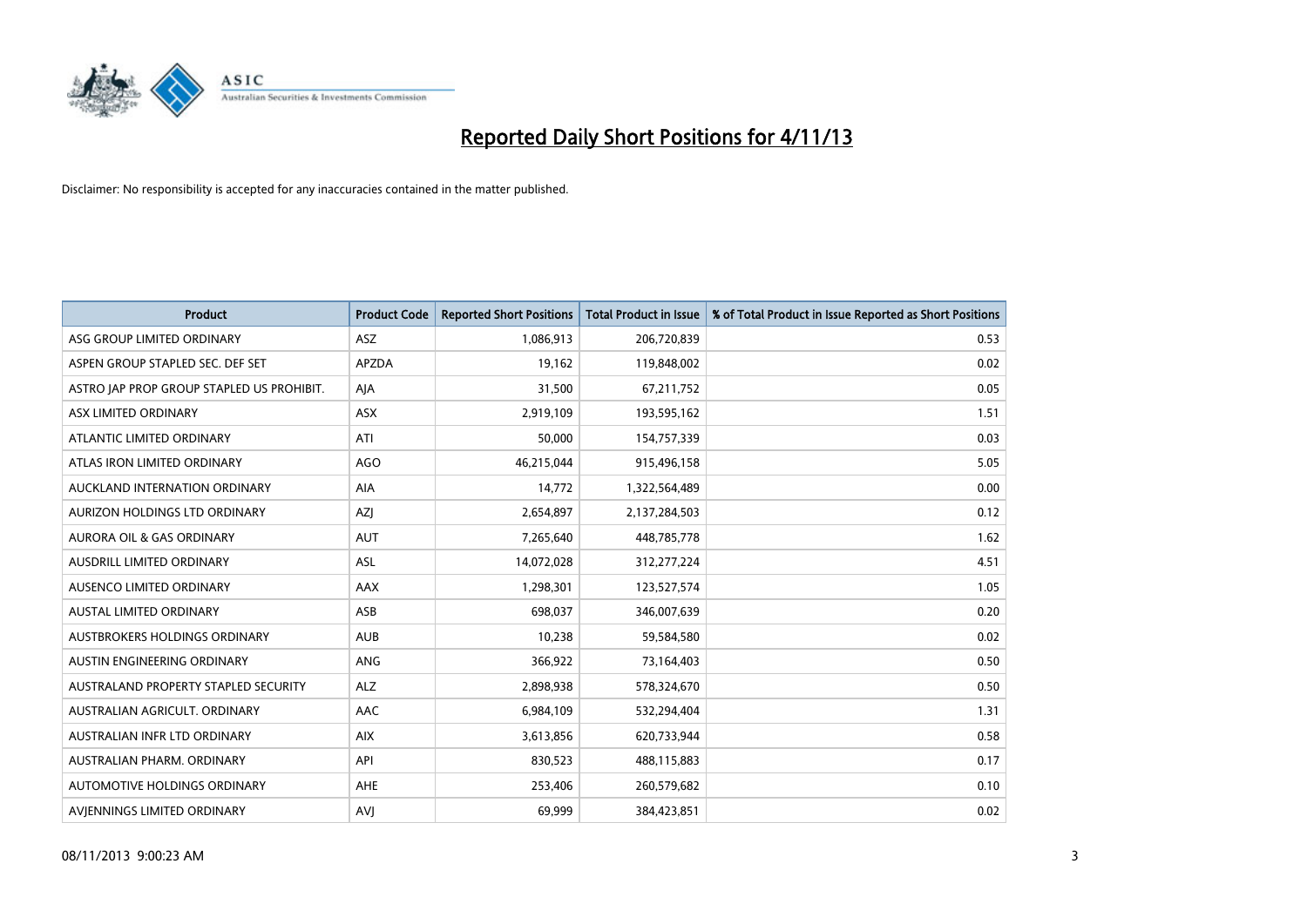

| <b>Product</b>                                | <b>Product Code</b> | <b>Reported Short Positions</b> | <b>Total Product in Issue</b> | % of Total Product in Issue Reported as Short Positions |
|-----------------------------------------------|---------------------|---------------------------------|-------------------------------|---------------------------------------------------------|
| AWE LIMITED ORDINARY                          | AWE                 | 1,044,798                       | 522,116,985                   | 0.20                                                    |
| BANDANNA ENERGY ORDINARY                      | <b>BND</b>          | 19,132,557                      | 528,481,199                   | 3.62                                                    |
| BANK OF QUEENSLAND. ORDINARY                  | <b>BOQ</b>          | 2,783,286                       | 319,809,993                   | 0.87                                                    |
| <b>BASE RES LIMITED ORDINARY</b>              | <b>BSE</b>          | 6,281,029                       | 561,840,029                   | 1.12                                                    |
| BATHURST RES NZ LTD ORDINARY                  | <b>BRL</b>          | 18,049,333                      | 821,457,725                   | 2.20                                                    |
| <b>BC IRON LIMITED ORDINARY</b>               | <b>BCI</b>          | 20,398                          | 123,678,630                   | 0.02                                                    |
| BEACH ENERGY LIMITED ORDINARY                 | <b>BPT</b>          | 19,296,471                      | 1,277,533,962                 | 1.51                                                    |
| BEADELL RESOURCE LTD ORDINARY                 | <b>BDR</b>          | 38,927,918                      | 790,527,280                   | 4.92                                                    |
| BEGA CHEESE LTD ORDINARY                      | <b>BGA</b>          | 714,767                         | 151,866,050                   | 0.47                                                    |
| BENDIGO AND ADELAIDE ORDINARY                 | <b>BEN</b>          | 13,360,441                      | 409,943,305                   | 3.26                                                    |
| BERKELEY RESOURCES ORDINARY                   | <b>BKY</b>          | 672,039                         | 179,393,323                   | 0.37                                                    |
| <b>BHP BILLITON LIMITED ORDINARY</b>          | <b>BHP</b>          | 6,518,698                       | 3,211,691,105                 | 0.20                                                    |
| <b>BILLABONG ORDINARY</b>                     | <b>BBG</b>          | 17,773,242                      | 478,944,292                   | 3.71                                                    |
| <b>BIONOMICS LIMITED ORDINARY</b>             | <b>BNO</b>          | 228,775                         | 412,155,924                   | 0.06                                                    |
| <b>BLACKGOLD INT HLDGS ORDINARY</b>           | <b>BGG</b>          | 415,407                         | 888,003,622                   | 0.05                                                    |
| <b>BLACKMORES LIMITED ORDINARY</b>            | <b>BKL</b>          | 9.188                           | 17,046,024                    | 0.05                                                    |
| <b>BLACKTHORN RESOURCES ORD US PROHIBITED</b> | <b>BTR</b>          | 884,949                         | 164,285,950                   | 0.54                                                    |
| BLUESCOPE STEEL LTD ORDINARY                  | <b>BSL</b>          | 6,710,893                       | 558,733,728                   | 1.20                                                    |
| <b>BOART LONGYEAR ORDINARY</b>                | <b>BLY</b>          | 42,249,540                      | 461,163,412                   | 9.16                                                    |
| <b>BOOM LOGISTICS ORDINARY</b>                | <b>BOL</b>          | 99,999                          | 470,598,576                   | 0.02                                                    |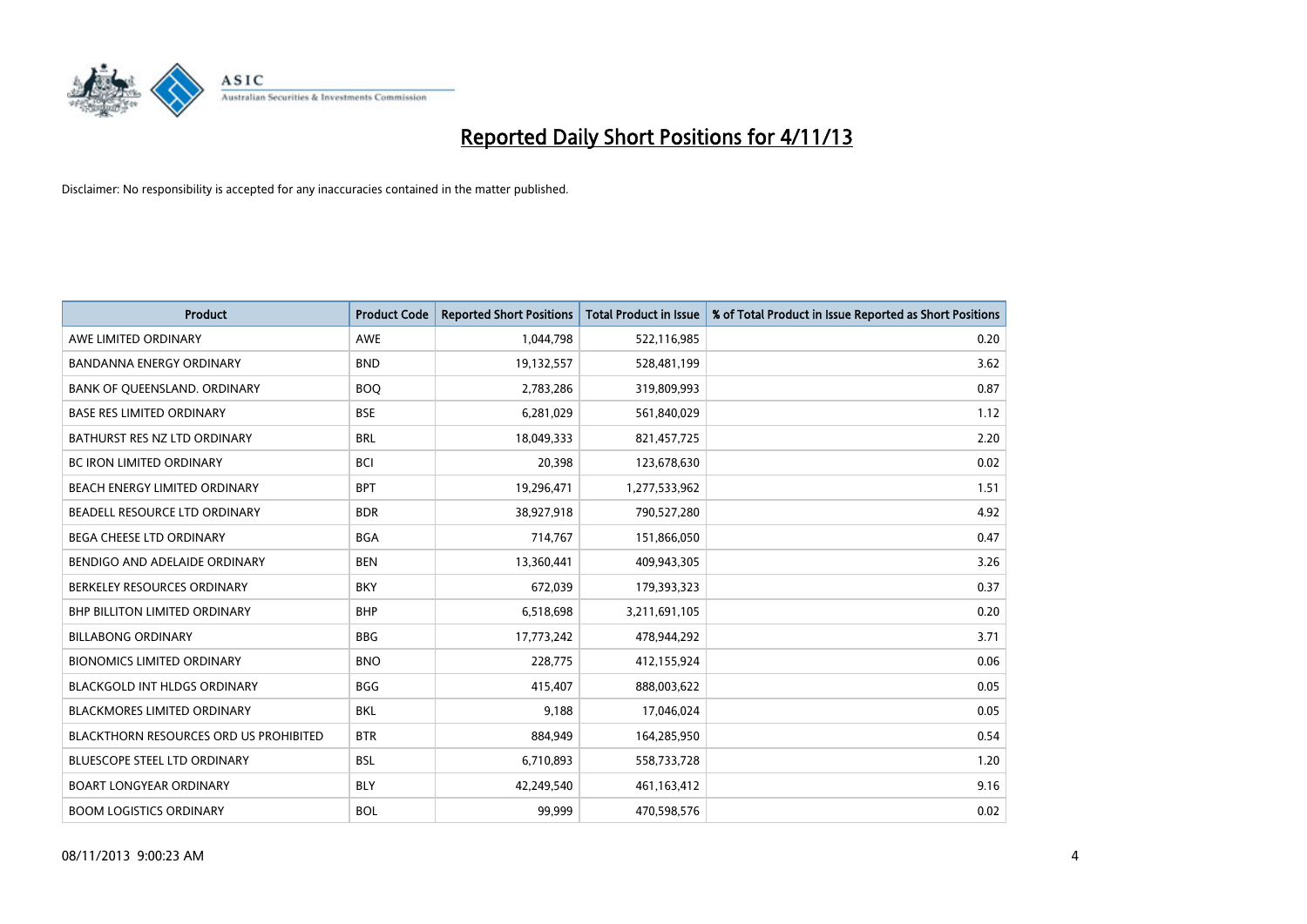

| <b>Product</b>                       | <b>Product Code</b> | <b>Reported Short Positions</b> | <b>Total Product in Issue</b> | % of Total Product in Issue Reported as Short Positions |
|--------------------------------------|---------------------|---------------------------------|-------------------------------|---------------------------------------------------------|
| <b>BORAL LIMITED, ORDINARY</b>       | <b>BLD</b>          | 45,882,261                      | 778,739,826                   | 5.89                                                    |
| <b>BRADKEN LIMITED ORDINARY</b>      | <b>BKN</b>          | 18,314,056                      | 169,240,662                   | 10.82                                                   |
| <b>BRAMBLES LIMITED ORDINARY</b>     | <b>BXB</b>          | 3,110,240                       | 1,558,795,774                 | 0.20                                                    |
| BREVILLE GROUP LTD ORDINARY          | <b>BRG</b>          | 2,670,820                       | 130,095,322                   | 2.05                                                    |
| <b>BRICKWORKS LIMITED ORDINARY</b>   | <b>BKW</b>          | 116,659                         | 148,038,996                   | 0.08                                                    |
| BT INVESTMENT MNGMNT ORDINARY        | <b>BTT</b>          | 4,944                           | 278,100,237                   | 0.00                                                    |
| <b>BUCCANEER ENERGY LTD ORDINARY</b> | <b>BCC</b>          | 604,299                         | 2,398,671,956                 | 0.03                                                    |
| <b>BURU ENERGY ORDINARY</b>          | <b>BRU</b>          | 12,606,324                      | 298,365,707                   | 4.23                                                    |
| <b>BWP TRUST ORDINARY UNITS</b>      | <b>BWP</b>          | 3,057,817                       | 627,165,919                   | 0.49                                                    |
| CABCHARGE AUSTRALIA ORDINARY         | CAB                 | 15,220,896                      | 120,430,683                   | 12.64                                                   |
| CALTEX AUSTRALIA ORDINARY            | <b>CTX</b>          | 1,715,391                       | 270,000,000                   | 0.64                                                    |
| CAPE LAMBERT RES LTD ORDINARY        | <b>CFE</b>          | 19,764                          | 675,809,769                   | 0.00                                                    |
| CAPITOL HEALTH ORDINARY              | CAJ                 | 129,009                         | 430,799,793                   | 0.03                                                    |
| <b>CARBON ENERGY ORDINARY</b>        | <b>CNX</b>          | 6,799                           | 1,150,931,288                 | 0.00                                                    |
| <b>CARDNO LIMITED ORDINARY</b>       | CDD                 | 6,422,955                       | 145,007,042                   | 4.43                                                    |
| CARINDALE PROPERTY UNIT              | <b>CDP</b>          | 1,422                           | 70,000,000                    | 0.00                                                    |
| CARNARVON PETROLEUM ORDINARY         | <b>CVN</b>          | 734                             | 937,796,875                   | 0.00                                                    |
| CARSALES.COM LTD ORDINARY            | <b>CRZ</b>          | 2,307,048                       | 237,678,965                   | 0.97                                                    |
| <b>CASH CONVERTERS ORDINARY</b>      | CCV                 | 4,571,599                       | 426,302,767                   | 1.07                                                    |
| CEDAR WOODS PROP. ORDINARY           | <b>CWP</b>          | 32,315                          | 73,732,683                    | 0.04                                                    |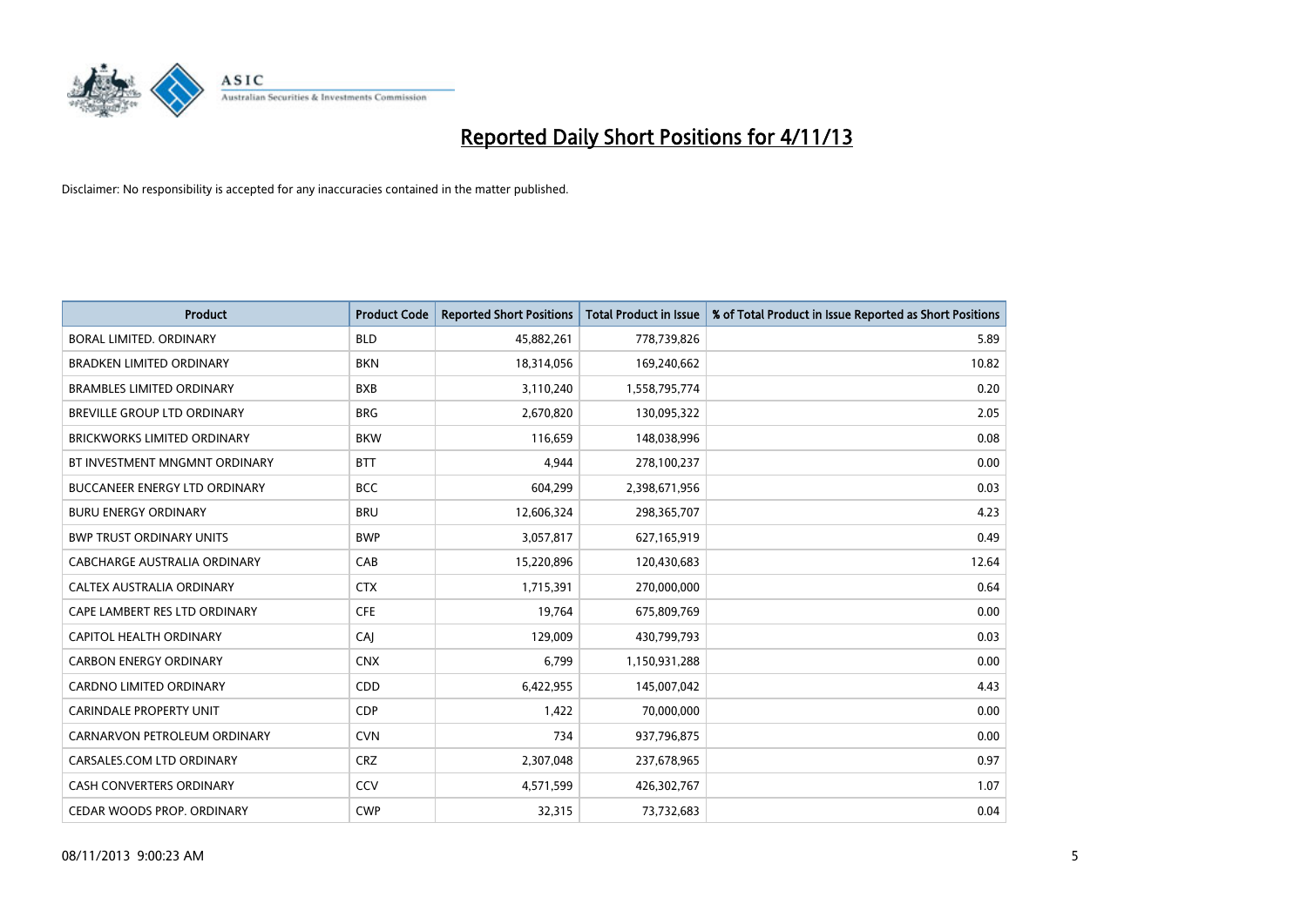

| <b>Product</b>                          | <b>Product Code</b> | <b>Reported Short Positions</b> | <b>Total Product in Issue</b> | % of Total Product in Issue Reported as Short Positions |
|-----------------------------------------|---------------------|---------------------------------|-------------------------------|---------------------------------------------------------|
| CENTRAL PETROLEUM ORDINARY              | <b>CTP</b>          | 364,177                         | 309,216,369                   | 0.12                                                    |
| <b>CERAMIC FUEL CELLS ORDINARY</b>      | <b>CFU</b>          | 991,102                         | 1,601,287,414                 | 0.06                                                    |
| CFS RETAIL TRUST GRP STAPLED SECURITIES | <b>CFX</b>          | 54,031,877                      | 2,858,286,690                 | 1.89                                                    |
| CHALLENGER DIV.PRO. STAPLED UNITS       | <b>CDI</b>          | 84,700                          | 214,101,013                   | 0.04                                                    |
| <b>CHALLENGER LIMITED ORDINARY</b>      | <b>CGF</b>          | 1,203,075                       | 530,862,585                   | 0.23                                                    |
| CHARTER HALL GROUP STAPLED US PROHIBIT. | <b>CHC</b>          | 211,637                         | 309,068,171                   | 0.07                                                    |
| <b>CHARTER HALL RETAIL UNITS</b>        | <b>COR</b>          | 11,561,444                      | 341,843,880                   | 3.38                                                    |
| <b>CHORUS LIMITED ORDINARY</b>          | <b>CNU</b>          | 46,783                          | 396,369,767                   | 0.01                                                    |
| CITIGOLD CORP LTD ORDINARY              | <b>CTO</b>          | 153,427                         | 1,352,907,765                 | 0.01                                                    |
| <b>CLOUGH LIMITED ORDINARY</b>          | <b>CLO</b>          | 1,300,845                       | 777,438,039                   | 0.17                                                    |
| COAL OF AFRICA LTD ORDINARY             | <b>CZA</b>          | 426                             | 1,048,368,613                 | 0.00                                                    |
| <b>COALSPUR MINES LTD ORDINARY</b>      | <b>CPL</b>          | 8,674,416                       | 641,394,435                   | 1.35                                                    |
| COCA-COLA AMATIL ORDINARY               | <b>CCL</b>          | 20,033,458                      | 763,590,249                   | 2.62                                                    |
| <b>COCHLEAR LIMITED ORDINARY</b>        | <b>COH</b>          | 9,330,414                       | 57,062,020                    | 16.35                                                   |
| <b>COCKATOO COAL ORDINARY</b>           | <b>COK</b>          | 11,182,399                      | 886,294,158                   | 1.26                                                    |
| <b>CODAN LIMITED ORDINARY</b>           | <b>CDA</b>          | 1,028,695                       | 176,926,104                   | 0.58                                                    |
| <b>COFFEY INTERNATIONAL ORDINARY</b>    | <b>COF</b>          | 18,921                          | 255,833,165                   | 0.01                                                    |
| <b>COLLECTION HOUSE ORDINARY</b>        | <b>CLH</b>          | 995,058                         | 128,969,148                   | 0.77                                                    |
| COMMONWEALTH BANK, ORDINARY             | <b>CBA</b>          | 5,557,311                       | 1,611,928,836                 | 0.34                                                    |
| COMMONWEALTH PROP ORDINARY UNITS        | <b>CPA</b>          | 15,997,314                      | 2,347,003,413                 | 0.68                                                    |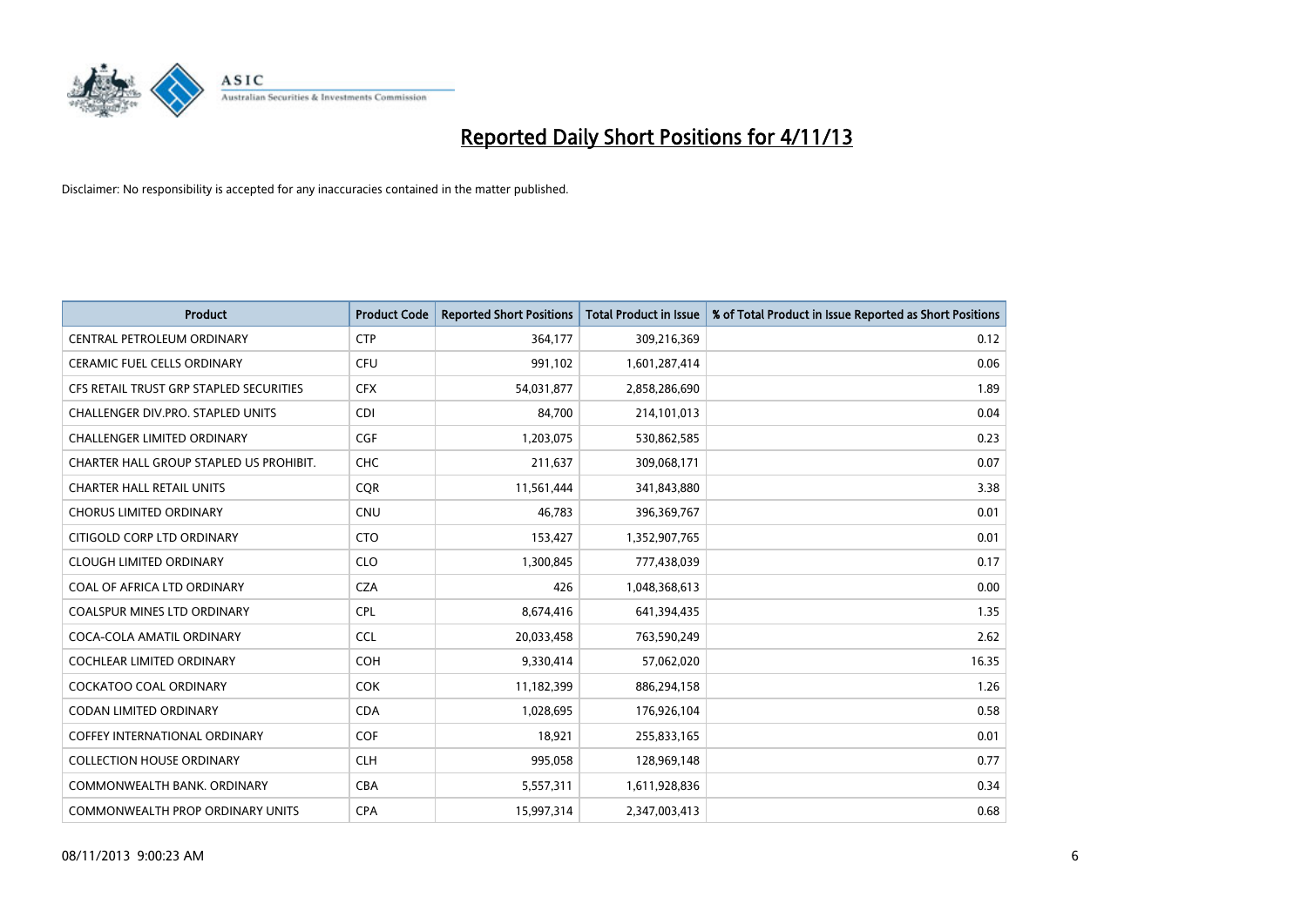

| <b>Product</b>                          | <b>Product Code</b> | <b>Reported Short Positions</b> | <b>Total Product in Issue</b> | % of Total Product in Issue Reported as Short Positions |
|-----------------------------------------|---------------------|---------------------------------|-------------------------------|---------------------------------------------------------|
| <b>COMPASS RESOURCES ORDINARY</b>       | <b>CMR</b>          | 7,472                           | 1,403,744,100                 | 0.00                                                    |
| COMPUTERSHARE LTD ORDINARY              | <b>CPU</b>          | 12,645,242                      | 556,203,079                   | 2.27                                                    |
| <b>COOPER ENERGY LTD ORDINARY</b>       | <b>COE</b>          | 5,968                           | 329,099,922                   | 0.00                                                    |
| <b>CORP TRAVEL LIMITED ORDINARY</b>     | <b>CTD</b>          | 253,880                         | 78,246,245                    | 0.32                                                    |
| <b>CREDIT CORP GROUP ORDINARY</b>       | <b>CCP</b>          | 39,875                          | 46,131,882                    | 0.09                                                    |
| <b>CROMWELL PROP STAPLED SECURITIES</b> | <b>CMW</b>          | 12,534,050                      | 1,719,157,262                 | 0.73                                                    |
| <b>CROWE HORWATH AUS ORDINARY</b>       | <b>CRH</b>          | 654,147                         | 269,665,096                   | 0.24                                                    |
| CROWN RESORTS LTD ORDINARY              | <b>CWN</b>          | 1,646,710                       | 728,394,185                   | 0.23                                                    |
| <b>CSG LIMITED ORDINARY</b>             | CSV                 | 295,032                         | 278,973,075                   | 0.11                                                    |
| <b>CSL LIMITED ORDINARY</b>             | <b>CSL</b>          | 548,439                         | 487,069,486                   | 0.11                                                    |
| <b>CSR LIMITED ORDINARY</b>             | <b>CSR</b>          | 35,294,685                      | 506,000,315                   | 6.98                                                    |
| <b>CUDECO LIMITED ORDINARY</b>          | CDU                 | 9,019,383                       | 205,017,174                   | 4.40                                                    |
| DART ENERGY LTD ORDINARY                | <b>DTE</b>          | 3,043,862                       | 1,108,251,519                 | 0.27                                                    |
| DATA#3 LIMITED ORDINARY                 | <b>DTL</b>          | 124,505                         | 153,974,950                   | 0.08                                                    |
| DAVID JONES LIMITED ORDINARY            | <b>DJS</b>          | 49,460,520                      | 535,002,401                   | 9.24                                                    |
| DECMIL GROUP LIMITED ORDINARY           | <b>DCG</b>          | 4,007,367                       | 168,657,794                   | 2.38                                                    |
| DEEP YELLOW LIMITED ORDINARY            | DYL                 | 100,002                         | 1,611,995,847                 | 0.01                                                    |
| DEXUS PROPERTY GROUP STAPLED UNITS      | <b>DXS</b>          | 23,893,192                      | 4,628,228,426                 | 0.52                                                    |
| DISCOVERY METALS LTD ORDINARY           | <b>DML</b>          | 8,430,973                       | 560,034,418                   | 1.51                                                    |
| DOMINO PIZZA ENTERPR ORDINARY           | <b>DMP</b>          | 539,750                         | 85,855,713                    | 0.63                                                    |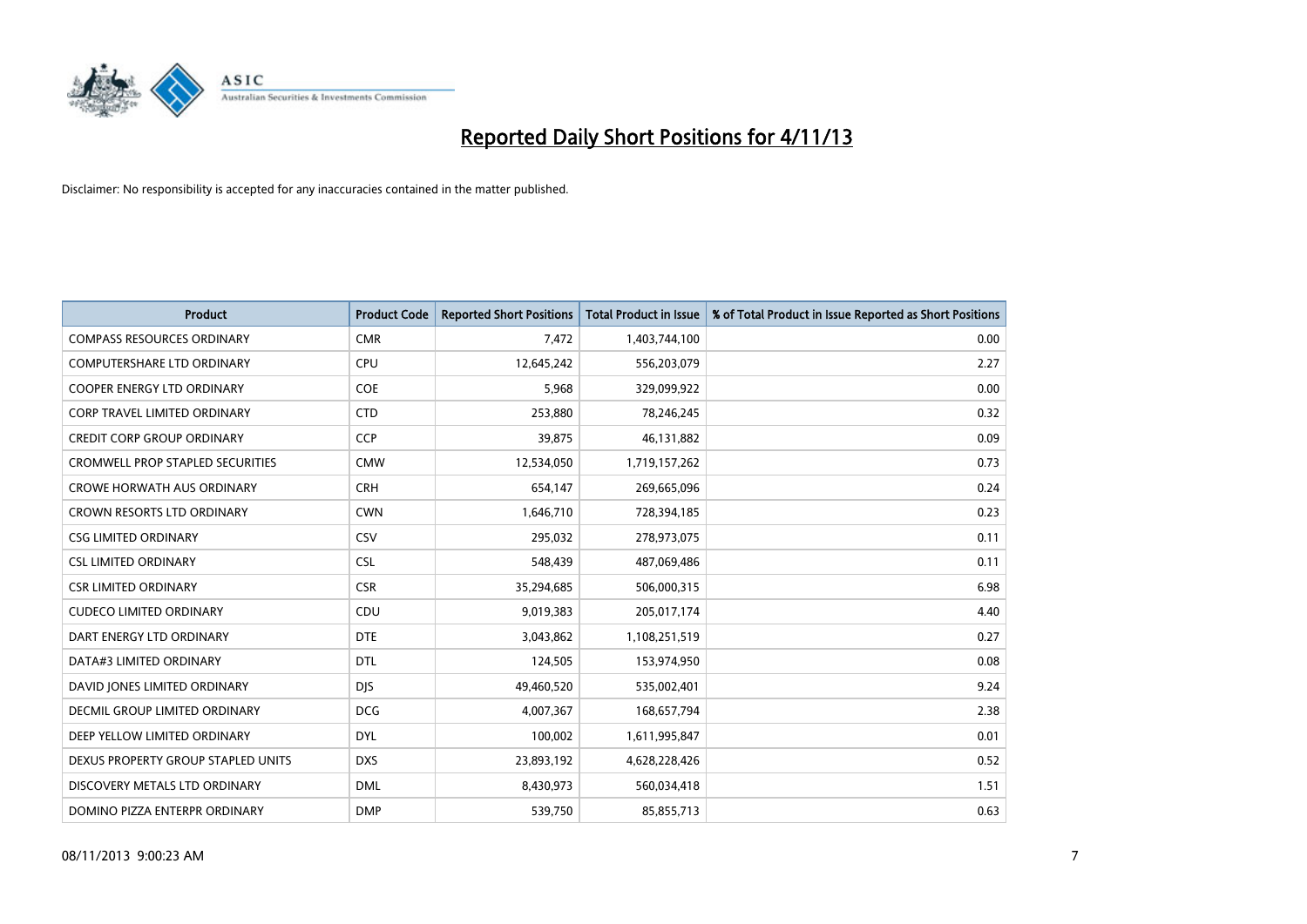

| <b>Product</b>                       | <b>Product Code</b> | <b>Reported Short Positions</b> | <b>Total Product in Issue</b> | % of Total Product in Issue Reported as Short Positions |
|--------------------------------------|---------------------|---------------------------------|-------------------------------|---------------------------------------------------------|
| DONACO INTERNATIONAL ORDINARY        | <b>DNA</b>          | 13,932                          | 371,731,146                   | 0.00                                                    |
| DOWNER EDI LIMITED ORDINARY          | <b>DOW</b>          | 13,084,398                      | 434,734,970                   | 3.01                                                    |
| DRILLSEARCH ENERGY ORDINARY          | <b>DLS</b>          | 14,155,214                      | 429,665,895                   | 3.29                                                    |
| DUET GROUP STAPLED US PROHIBIT.      | <b>DUE</b>          | 14,556,182                      | 1,237,195,531                 | 1.18                                                    |
| DULUXGROUP LIMITED ORDINARY          | <b>DLX</b>          | 1,558,082                       | 377,019,430                   | 0.41                                                    |
| <b>DWS LTD ORDINARY</b>              | <b>DWS</b>          | 633,849                         | 132,362,763                   | 0.48                                                    |
| ECHO ENTERTAINMENT ORDINARY          | <b>EGP</b>          | 7,600,108                       | 825,672,730                   | 0.92                                                    |
| <b>ELDERS LIMITED ORDINARY</b>       | <b>ELD</b>          | 19,836,311                      | 455,013,329                   | 4.36                                                    |
| ELEMENTAL MINERALS ORDINARY          | <b>ELM</b>          | 6,013                           | 303,263,391                   | 0.00                                                    |
| <b>EMECO HOLDINGS ORDINARY</b>       | <b>EHL</b>          | 10,303,937                      | 599,675,707                   | 1.72                                                    |
| <b>ENDEAVOUR MIN CORP CDI 1:1</b>    | <b>EVR</b>          | 371,143                         | 93,408,541                    | 0.40                                                    |
| <b>ENERGY RESOURCES ORDINARY 'A'</b> | ERA                 | 10,498,836                      | 517,725,062                   | 2.03                                                    |
| <b>ENERGY WORLD CORPOR, ORDINARY</b> | <b>EWC</b>          | 37,511,263                      | 1,734,166,672                 | 2.16                                                    |
| <b>ENVESTRA LIMITED ORDINARY</b>     | <b>ENV</b>          | 5,311,386                       | 1,796,808,474                 | 0.30                                                    |
| EQUATORIAL RES LTD ORDINARY          | EQX                 | 8                               | 121,885,353                   | 0.00                                                    |
| ERM POWER LIMITED ORDINARY           | EPW                 | 48,247                          | 208,401,816                   | 0.02                                                    |
| ESERVGLOBAL LIMITED ORDINARY         | ESV                 | 6,950,000                       | 249,045,997                   | 2.79                                                    |
| ETHANE PIPELINE STAPLED SECURITIES   | <b>EPX</b>          | 1,352                           | 69,302,275                    | 0.00                                                    |
| EVOLUTION MINING LTD ORDINARY        | <b>EVN</b>          | 19,433,983                      | 708,652,367                   | 2.74                                                    |
| FAIRFAX MEDIA LTD ORDINARY           | <b>FXI</b>          | 246,353,036                     | 2,351,955,725                 | 10.47                                                   |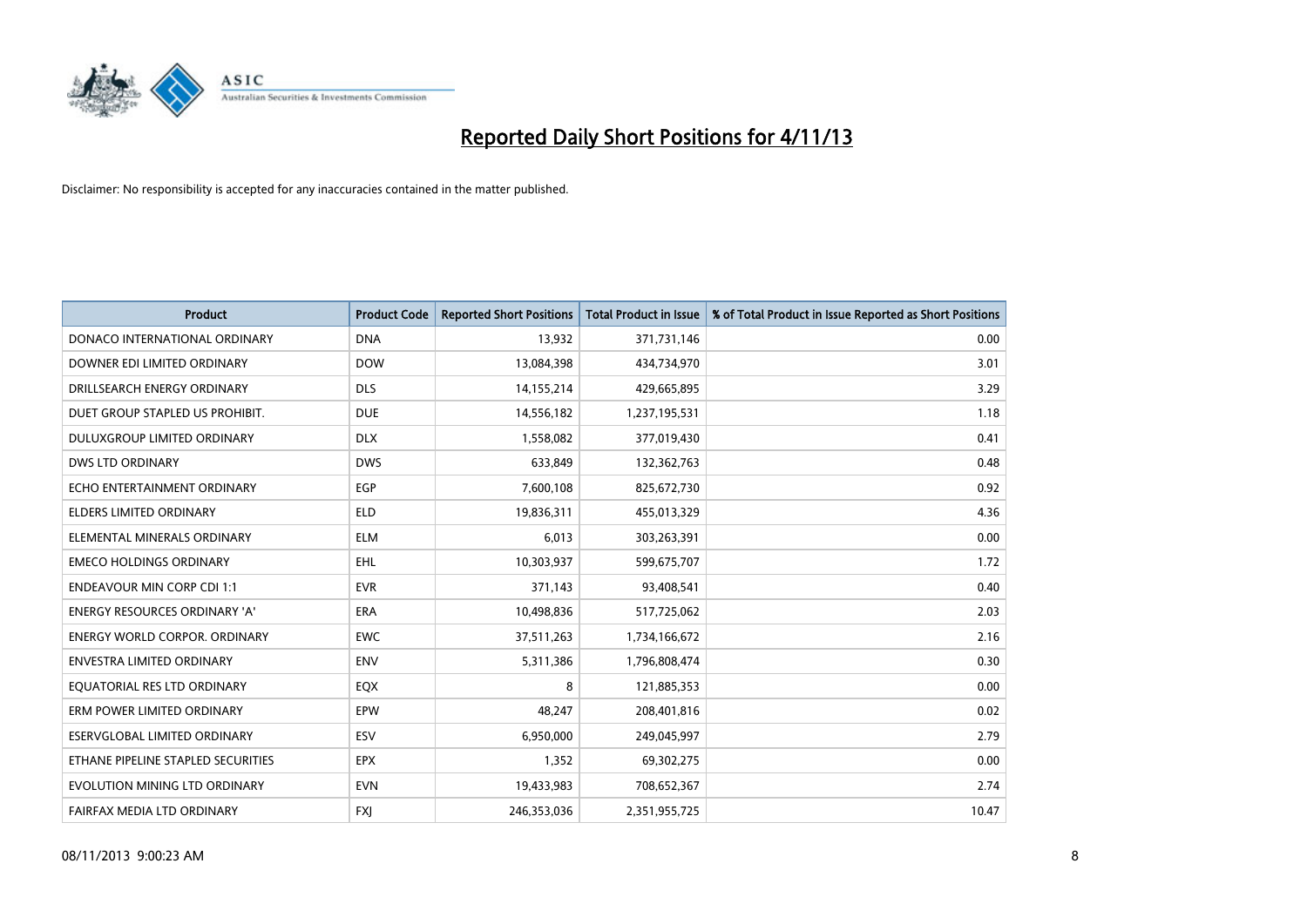

| <b>Product</b>                         | <b>Product Code</b> | <b>Reported Short Positions</b> | <b>Total Product in Issue</b> | % of Total Product in Issue Reported as Short Positions |
|----------------------------------------|---------------------|---------------------------------|-------------------------------|---------------------------------------------------------|
| <b>FANTASTIC HOLDINGS ORDINARY</b>     | <b>FAN</b>          | 1,747                           | 103,068,398                   | 0.00                                                    |
| FAR LTD ORDINARY                       | FAR                 | 24,205,420                      | 2,499,846,742                 | 0.97                                                    |
| FEDERATION CNTRES ORD/UNIT STAPLED SEC | FDC                 | 4,891,695                       | 1,427,641,565                 | 0.34                                                    |
| FINBAR GROUP LIMITED ORDINARY          | <b>FRI</b>          | 4,000                           | 220,847,184                   | 0.00                                                    |
| FISHER & PAYKEL H. ORDINARY            | <b>FPH</b>          | 649,001                         | 546,839,239                   | 0.12                                                    |
| FKP PROPERTY GROUP STAPLED SECURITIES  | <b>FKP</b>          | 15,743,105                      | 321,578,705                   | 4.90                                                    |
| FLEETWOOD CORP ORDINARY                | <b>FWD</b>          | 3,190,458                       | 60,522,619                    | 5.27                                                    |
| FLETCHER BUILDING ORDINARY             | <b>FBU</b>          | 2,692,404                       | 687,854,788                   | 0.39                                                    |
| FLEXIGROUP LIMITED ORDINARY            | <b>FXL</b>          | 189,074                         | 303,385,394                   | 0.06                                                    |
| FLIGHT CENTRE TRAVEL ORDINARY          | <b>FLT</b>          | 3,171,412                       | 100,527,011                   | 3.15                                                    |
| FLINDERS MINES LTD ORDINARY            | <b>FMS</b>          | 2,913,441                       | 1,824,843,676                 | 0.16                                                    |
| <b>FOCUS MINERALS LTD ORDINARY</b>     | <b>FML</b>          | 27,450,667                      | 9,137,375,877                 | 0.30                                                    |
| FONTERRA SHARE FUND ORDINARY UNITS     | <b>FSF</b>          | 753,319                         | 106,151,733                   | 0.71                                                    |
| <b>FORGE GROUP LIMITED ORDINARY</b>    | FGE                 | 1,430,350                       | 86,169,014                    | 1.66                                                    |
| FORTESCUE METALS GRP ORDINARY          | <b>FMG</b>          | 179,533,460                     | 3,113,798,151                 | 5.77                                                    |
| <b>G.U.D. HOLDINGS ORDINARY</b>        | <b>GUD</b>          | 5,708,051                       | 71,341,319                    | 8.00                                                    |
| <b>G8 EDUCATION LIMITED ORDINARY</b>   | <b>GEM</b>          | 1,221,512                       | 300,302,719                   | 0.41                                                    |
| <b>GALAXY RESOURCES ORDINARY</b>       | GXY                 | 12,646,618                      | 1,007,466,684                 | 1.26                                                    |
| <b>GENETIC TECHNOLOGIES ORDINARY</b>   | GTG                 | 182,610                         | 565,749,677                   | 0.03                                                    |
| <b>GEODYNAMICS LIMITED ORDINARY</b>    | GDY                 | 850                             | 406,452,608                   | 0.00                                                    |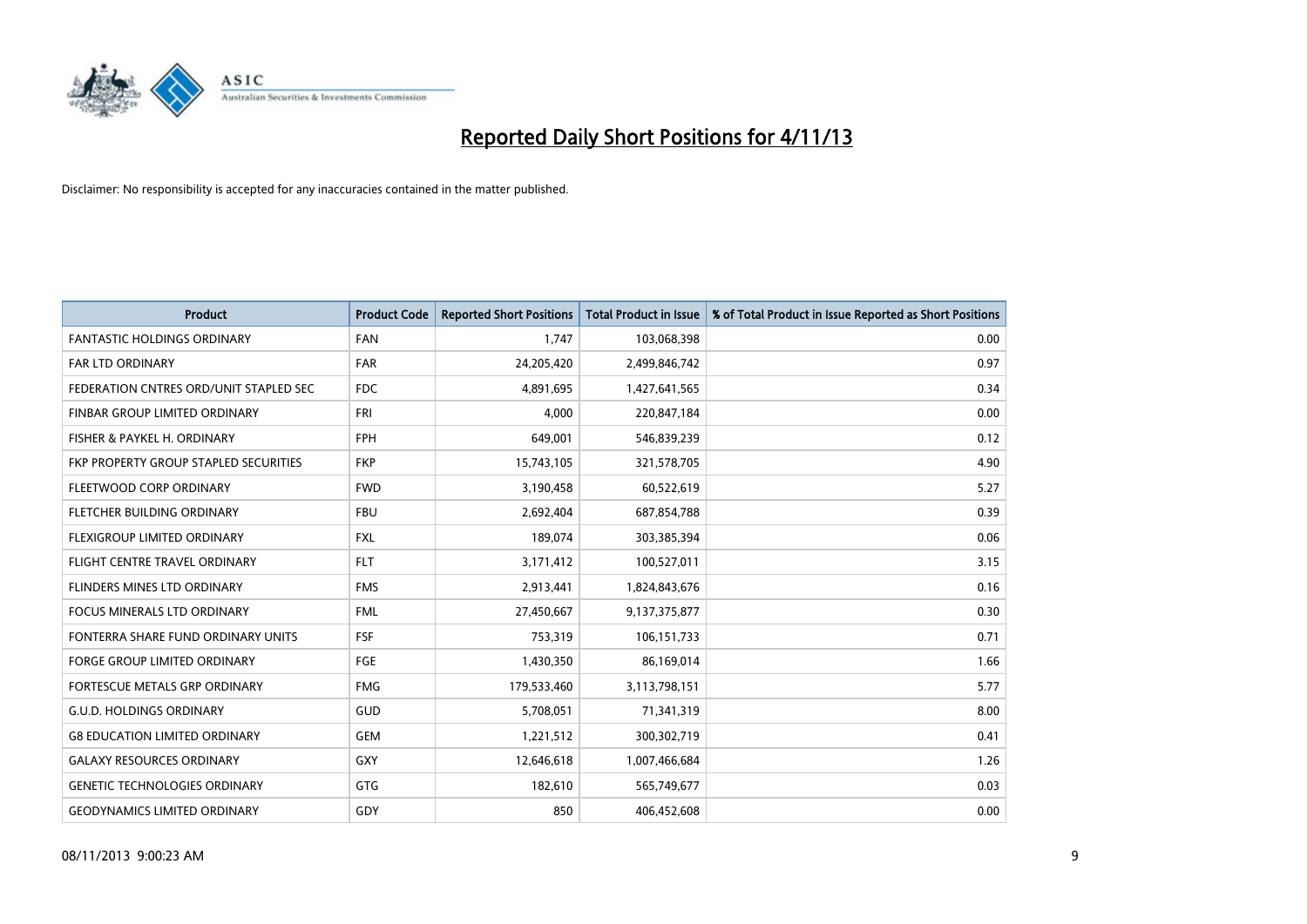

| <b>Product</b>                                   | <b>Product Code</b> | <b>Reported Short Positions</b> | <b>Total Product in Issue</b> | % of Total Product in Issue Reported as Short Positions |
|--------------------------------------------------|---------------------|---------------------------------|-------------------------------|---------------------------------------------------------|
| GI DYNAMICS, INC CDI US PROHIBITED               | GID                 | 2.744                           | 393,043,620                   | 0.00                                                    |
| <b>GINDALBIE METALS LTD ORDINARY</b>             | <b>GBG</b>          | 56,550,424                      | 1,493,054,193                 | 3.79                                                    |
| <b>GOODMAN FIELDER, ORDINARY</b>                 | GFF                 | 27,956,608                      | 1,955,559,207                 | 1.43                                                    |
| <b>GOODMAN GROUP STAPLED</b>                     | <b>GMG</b>          | 4,349,486                       | 1,718,742,809                 | 0.25                                                    |
| <b>GPT GROUP STAPLED SEC.</b>                    | <b>GPT</b>          | 6,808,044                       | 1,694,888,638                 | 0.40                                                    |
| <b>GRAINCORP LIMITED A CLASS ORDINARY</b>        | <b>GNC</b>          | 189,881                         | 228,855,628                   | 0.08                                                    |
| <b>GRANGE RESOURCES, ORDINARY</b>                | GRR                 | 5,544,721                       | 1,156,492,195                 | 0.48                                                    |
| <b>GREENCROSS LIMITED ORDINARY</b>               | GXL                 | 3,186                           | 37,535,276                    | 0.01                                                    |
| <b>GREENLAND MIN EN LTD ORDINARY</b>             | GGG                 | 7,262,810                       | 573,617,440                   | 1.27                                                    |
| <b>GROWTHPOINT PROPERTY ORD/UNIT STAPLED SEC</b> | GOZ                 | 112,707                         | 414,410,218                   | 0.03                                                    |
| <b>GROWTHPOINT PROPERTY RIGHTS 22-NOV-13 DEF</b> | GOZR                | 1,157                           | 40,800,000                    | 0.00                                                    |
| <b>GRYPHON MINERALS LTD ORDINARY</b>             | GRY                 | 6,465,055                       | 400,691,164                   | 1.61                                                    |
| <b>GUILDFORD COAL LTD ORDINARY</b>               | <b>GUF</b>          | 312,776                         | 635,046,899                   | 0.05                                                    |
| <b>GUIARAT NRE COAL LTD ORDINARY</b>             | <b>GNM</b>          | 224,747                         | 1,376,138,678                 | 0.02                                                    |
| <b>GWA GROUP LTD ORDINARY</b>                    | <b>GWA</b>          | 13,648,070                      | 306,533,770                   | 4.45                                                    |
| <b>HARVEY NORMAN ORDINARY</b>                    | <b>HVN</b>          | 63,454,934                      | 1,062,316,784                 | 5.97                                                    |
| <b>HENDERSON GROUP CDI 1:1</b>                   | <b>HGG</b>          | 1,691,246                       | 737,836,207                   | 0.23                                                    |
| HFA HOLDINGS LIMITED ORDINARY                    | <b>HFA</b>          | 3,863                           | 118,738,157                   | 0.00                                                    |
| <b>HIGHLANDS PACIFIC ORDINARY</b>                | <b>HIG</b>          | 500,001                         | 789,344,774                   | 0.06                                                    |
| HILLGROVE RES LTD ORDINARY                       | <b>HGO</b>          | 20,216,272                      | 1,178,589,221                 | 1.72                                                    |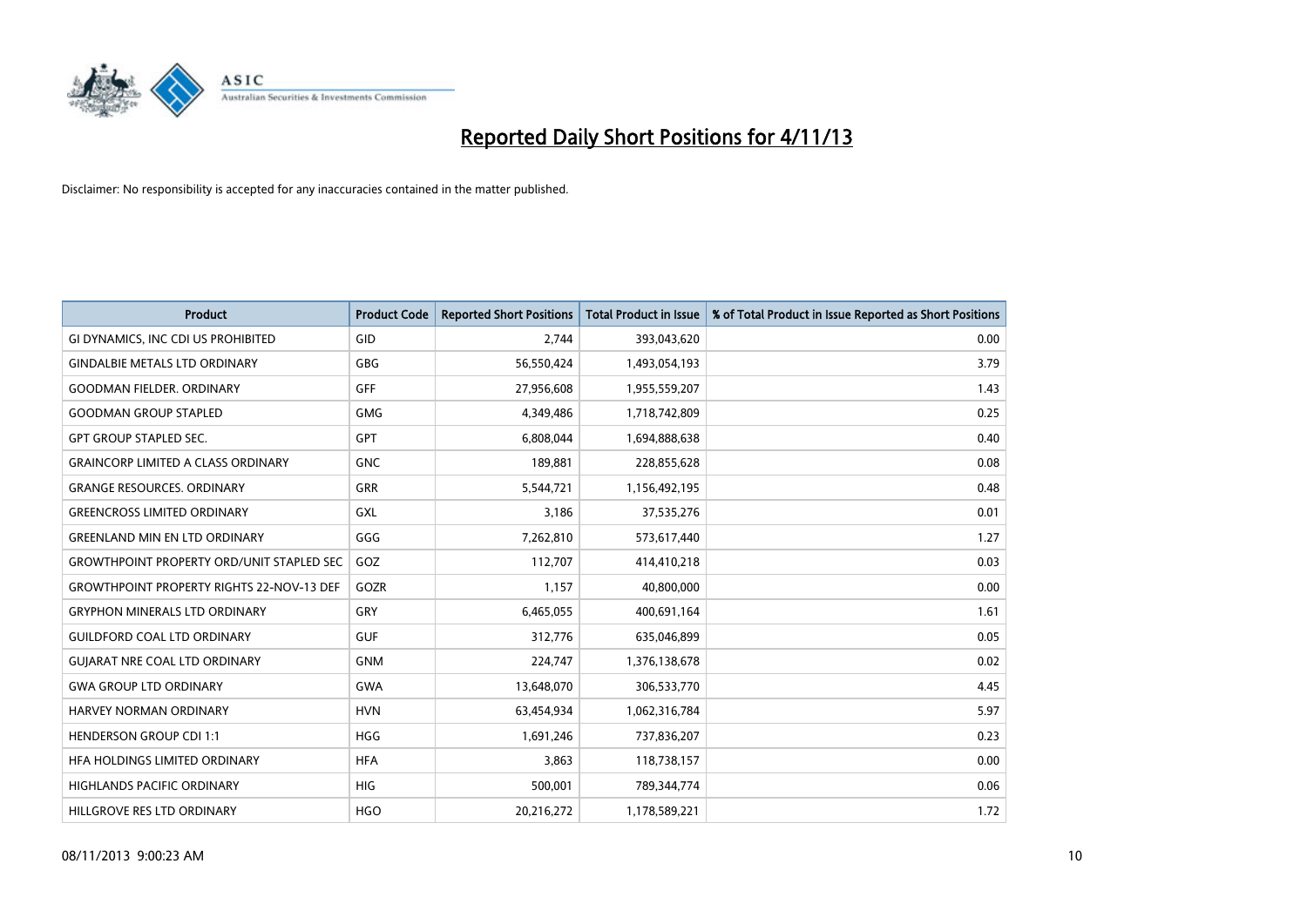

| <b>Product</b>                           | <b>Product Code</b> | <b>Reported Short Positions</b> | <b>Total Product in Issue</b> | % of Total Product in Issue Reported as Short Positions |
|------------------------------------------|---------------------|---------------------------------|-------------------------------|---------------------------------------------------------|
| HILLS HOLDINGS LTD ORDINARY              | HIL                 | 512,629                         | 243,740,241                   | 0.21                                                    |
| HORIZON OIL LIMITED ORDINARY             | <b>HZN</b>          | 69,464,329                      | 1,301,147,932                 | 5.34                                                    |
| HOT CHILI LTD ORDINARY                   | <b>HCH</b>          | 10,000                          | 344,504,386                   | 0.00                                                    |
| <b>ICON ENERGY LIMITED ORDINARY</b>      | <b>ICN</b>          | 4,647                           | 535,455,958                   | 0.00                                                    |
| <b>IINET LIMITED ORDINARY</b>            | <b>IIN</b>          | 1,244,046                       | 161,238,847                   | 0.77                                                    |
| <b>ILUKA RESOURCES ORDINARY</b>          | ILU                 | 39,661,749                      | 418,700,517                   | 9.47                                                    |
| <b>IMDEX LIMITED ORDINARY</b>            | <b>IMD</b>          | 4,170,544                       | 210,473,188                   | 1.98                                                    |
| IMF (AUSTRALIA) LTD ORDINARY             | <b>IMF</b>          | 4,878,710                       | 144,290,964                   | 3.38                                                    |
| <b>INCITEC PIVOT ORDINARY</b>            | IPL                 | 30,717,450                      | 1,628,730,107                 | 1.89                                                    |
| <b>INDEPENDENCE GROUP ORDINARY</b>       | <b>IGO</b>          | 3,940,755                       | 233,323,905                   | 1.69                                                    |
| INDOPHIL RESOURCES ORDINARY              | <b>IRN</b>          | 588,281                         | 1,203,146,194                 | 0.05                                                    |
| <b>INFIGEN ENERGY STAPLED SECURITIES</b> | <b>IFN</b>          | 4,570,806                       | 764,993,434                   | 0.60                                                    |
| <b>INFOMEDIA LTD ORDINARY</b>            | <b>IFM</b>          | 381,861                         | 304,953,155                   | 0.13                                                    |
| <b>INGENIA GROUP STAPLED SECURITIES</b>  | <b>INA</b>          | 225,141                         | 676,240,232                   | 0.03                                                    |
| <b>INOVA RESOURCES LTD ORDINARY</b>      | <b>IVA</b>          | 258                             | 729,665,661                   | 0.00                                                    |
| <b>INSURANCE AUSTRALIA ORDINARY</b>      | IAG                 | 9,834,933                       | 2,079,034,021                 | 0.47                                                    |
| INTEGRATED RESEARCH ORDINARY             | IRI                 | 3,806                           | 168,567,453                   | 0.00                                                    |
| <b>INTREPID MINES ORDINARY</b>           | <b>IAU</b>          | 20,108,186                      | 556,273,428                   | 3.61                                                    |
| INVESTA OFFICE FUND STAPLED SECURITIES   | <b>IOF</b>          | 776,319                         | 614,047,458                   | 0.13                                                    |
| <b>INVOCARE LIMITED ORDINARY</b>         | IVC                 | 6,394,301                       | 110,030,298                   | 5.81                                                    |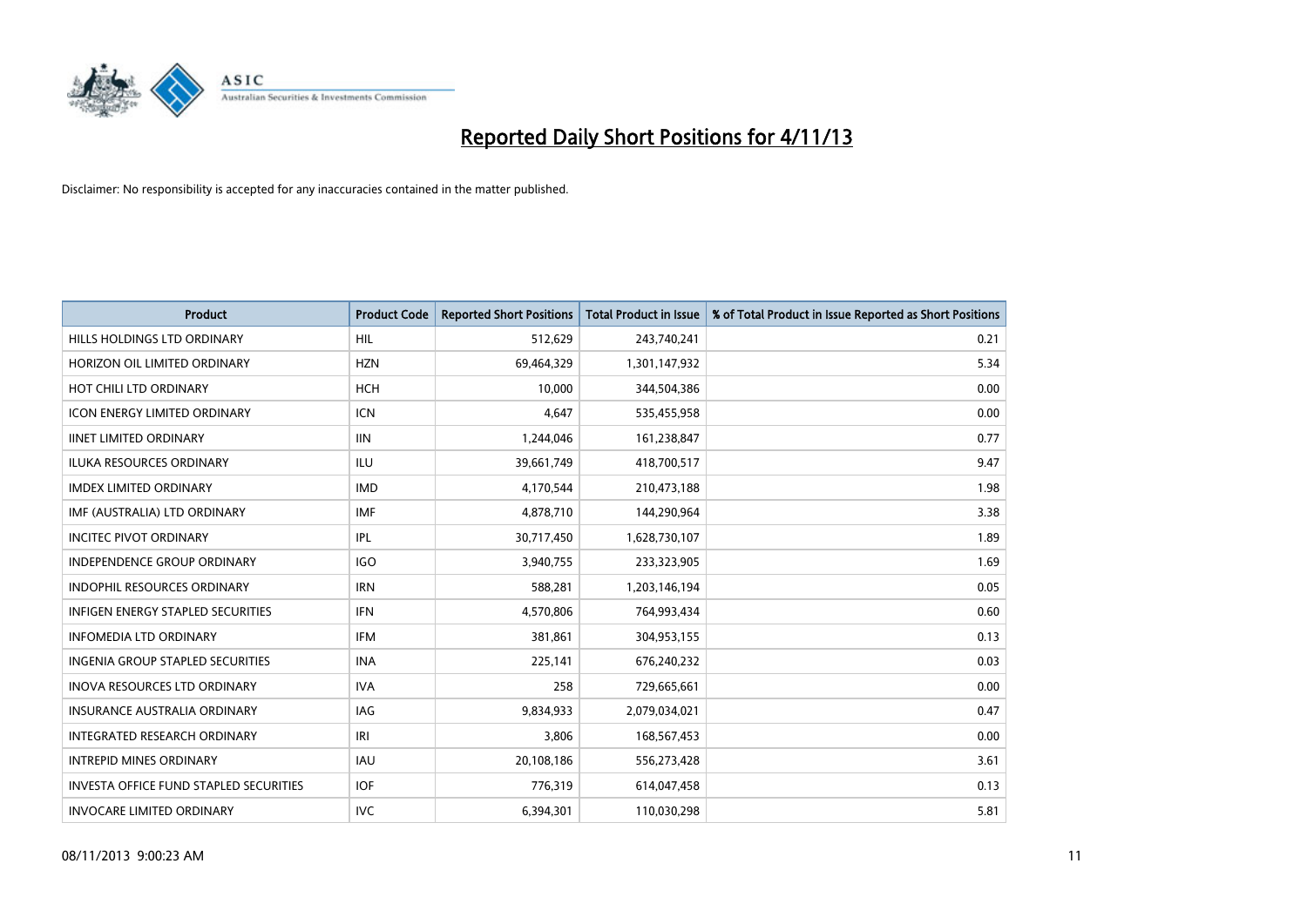

| <b>Product</b>                           | <b>Product Code</b> | <b>Reported Short Positions</b> | <b>Total Product in Issue</b> | % of Total Product in Issue Reported as Short Positions |
|------------------------------------------|---------------------|---------------------------------|-------------------------------|---------------------------------------------------------|
| <b>IOOF HOLDINGS LTD ORDINARY</b>        | IFL                 | 1,780,001                       | 232,118,034                   | 0.77                                                    |
| <b>IPROPERTY GROUP LTD ORDINARY</b>      | <b>IPP</b>          | 71,091                          | 181,398,426                   | 0.04                                                    |
| <b>IRESS LIMITED ORDINARY</b>            | <b>IRE</b>          | 398,545                         | 158,585,126                   | 0.25                                                    |
| IRON ORE HOLDINGS ORDINARY               | <b>IOH</b>          | 26,197                          | 161,174,005                   | 0.02                                                    |
| <b>ISELECT LTD ORDINARY</b>              | <b>ISU</b>          | 1,380,083                       | 260,664,894                   | 0.53                                                    |
| JAMES HARDIE INDUST CHESS DEPOSITARY INT | <b>IHX</b>          | 8,727,938                       | 442,685,722                   | 1.97                                                    |
| <b>JB HI-FI LIMITED ORDINARY</b>         | <b>IBH</b>          | 7,516,494                       | 99,920,797                    | 7.52                                                    |
| <b>JUMBO INTERACTIVE ORDINARY</b>        | <b>JIN</b>          | 19,000                          | 43,752,560                    | 0.04                                                    |
| <b>KAGARA LTD ORDINARY</b>               | KZL                 | 3,386,052                       | 798,953,117                   | 0.42                                                    |
| KAROON GAS AUSTRALIA ORDINARY            | <b>KAR</b>          | 1,185,609                       | 255,841,581                   | 0.46                                                    |
| KATHMANDU HOLD LTD ORDINARY              | <b>KMD</b>          | 23,308                          | 200,215,894                   | 0.01                                                    |
| <b>KBL MINING LIMITED ORDINARY</b>       | <b>KBL</b>          | 1,820                           | 393,535,629                   | 0.00                                                    |
| KINGSGATE CONSOLID. ORDINARY             | <b>KCN</b>          | 18,934,978                      | 152,284,777                   | 12.43                                                   |
| KINGSROSE MINING LTD ORDINARY            | <b>KRM</b>          | 511,647                         | 335,753,851                   | 0.15                                                    |
| LEIGHTON HOLDINGS ORDINARY               | LEI                 | 23,250,807                      | 337,235,188                   | 6.89                                                    |
| LEND LEASE GROUP UNIT/ORD STAPLED        | LLC                 | 6,422,647                       | 576,712,337                   | 1.11                                                    |
| LINC ENERGY LTD ORDINARY                 | <b>LNC</b>          | 11,194,468                      | 518,687,562                   | 2.16                                                    |
| LYCOPODIUM LIMITED ORDINARY              | <b>LYL</b>          | 90                              | 38,955,103                    | 0.00                                                    |
| LYNAS CORPORATION ORDINARY               | <b>LYC</b>          | 181,042,290                     | 1,961,060,594                 | 9.23                                                    |
| M2 TELECOMMUNICATION ORDINARY            | <b>MTU</b>          | 8,078,560                       | 179,384,685                   | 4.50                                                    |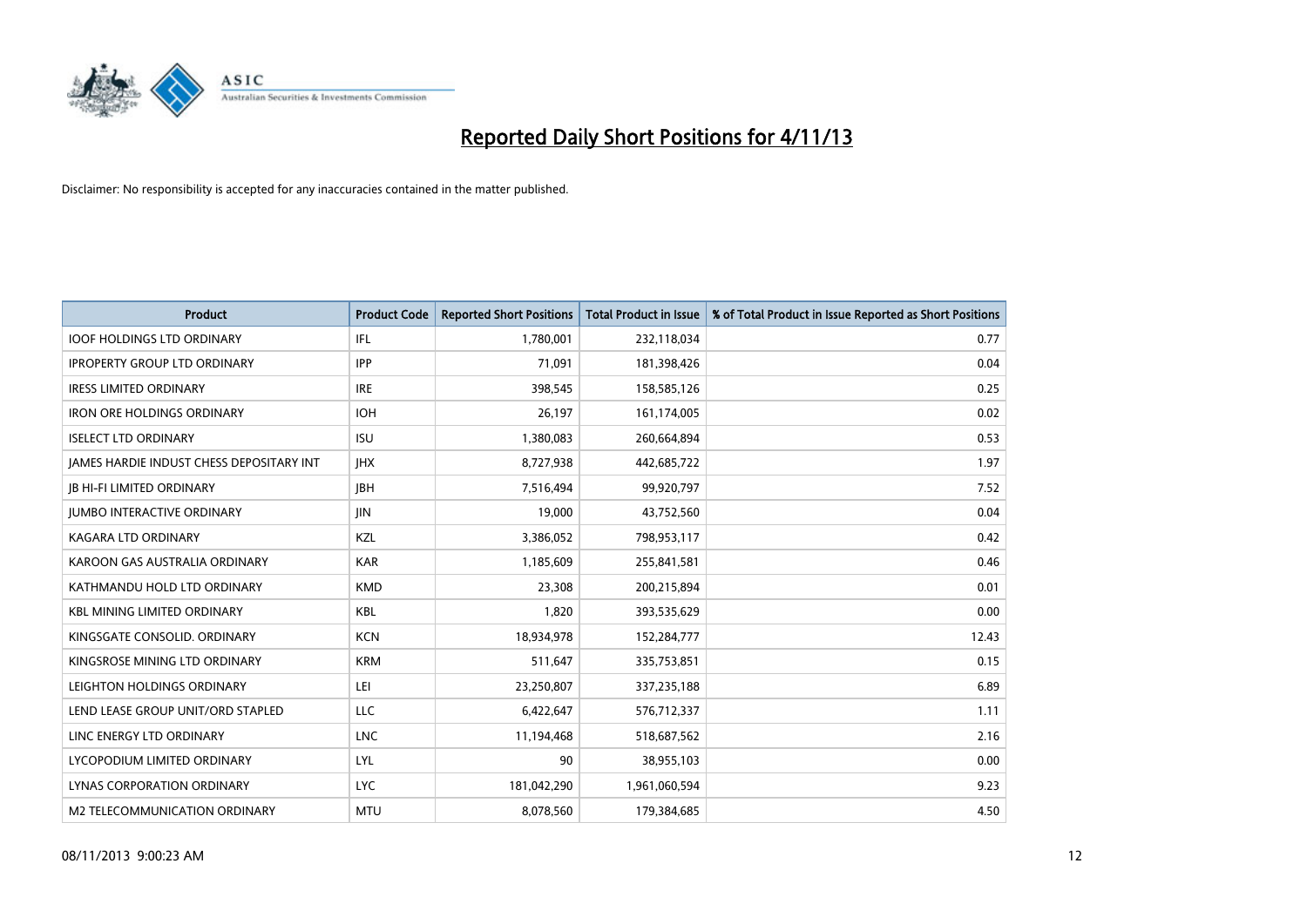

| <b>Product</b>                        | <b>Product Code</b> | <b>Reported Short Positions</b> | <b>Total Product in Issue</b> | % of Total Product in Issue Reported as Short Positions |
|---------------------------------------|---------------------|---------------------------------|-------------------------------|---------------------------------------------------------|
| <b>MACA LIMITED ORDINARY</b>          | <b>MLD</b>          | 13,076                          | 172,500,000                   | 0.01                                                    |
| <b>MACMAHON HOLDINGS ORDINARY</b>     | MAH                 | 2,115,118                       | 1,261,699,966                 | 0.17                                                    |
| MACO ATLAS ROADS GRP ORDINARY STAPLED | <b>MOA</b>          | 13,615,803                      | 487,230,540                   | 2.79                                                    |
| MACQUARIE GROUP LTD ORDINARY          | <b>MQG</b>          | 2,591,533                       | 339,888,036                   | 0.76                                                    |
| MACQUARIE TELECOM GP ORDINARY         | <b>MAQ</b>          | 4,360                           | 20,967,121                    | 0.02                                                    |
| MAGELLAN FIN GRP LTD ORDINARY         | <b>MFG</b>          | 594,553                         | 155,830,849                   | 0.38                                                    |
| <b>MATRIX C &amp; E LTD ORDINARY</b>  | <b>MCE</b>          | 2,978,386                       | 94,555,428                    | 3.15                                                    |
| <b>MAVERICK DRILLING ORDINARY</b>     | <b>MAD</b>          | 8,898,583                       | 452,726,751                   | 1.97                                                    |
| <b>MAXITRANS INDUSTRIES ORDINARY</b>  | <b>MXI</b>          | 559,758                         | 183,993,392                   | 0.30                                                    |
| MAYNE PHARMA LTD ORDINARY             | <b>MYX</b>          | 1,018,185                       | 563,459,968                   | 0.18                                                    |
| MCMILLAN SHAKESPEARE ORDINARY         | <b>MMS</b>          | 965,448                         | 74,523,965                    | 1.30                                                    |
| MEDUSA MINING LTD ORDINARY            | <b>MML</b>          | 3,563,819                       | 188,903,911                   | 1.89                                                    |
| MELBOURNE IT LIMITED ORDINARY         | <b>MLB</b>          | 2,000                           | 82,858,121                    | 0.00                                                    |
| MEO AUSTRALIA LTD ORDINARY            | <b>MEO</b>          | 10,845                          | 627,264,587                   | 0.00                                                    |
| <b>MERMAID MARINE ORDINARY</b>        | <b>MRM</b>          | 674,571                         | 232,652,241                   | 0.29                                                    |
| MESOBLAST LIMITED ORDINARY            | <b>MSB</b>          | 20,299,057                      | 317,350,901                   | 6.40                                                    |
| METALS X LIMITED ORDINARY             | <b>MLX</b>          | 124,190                         | 1,652,636,110                 | 0.01                                                    |
| METCASH LIMITED ORDINARY              | <b>MTS</b>          | 91,396,355                      | 880,704,786                   | 10.38                                                   |
| METMINCO LIMITED ORDINARY             | <b>MNC</b>          | 1,022,823                       | 1,749,543,023                 | 0.06                                                    |
| MICLYN EXP OFFSHR ORDINARY            | <b>MIO</b>          | 109,715                         | 281,754,775                   | 0.04                                                    |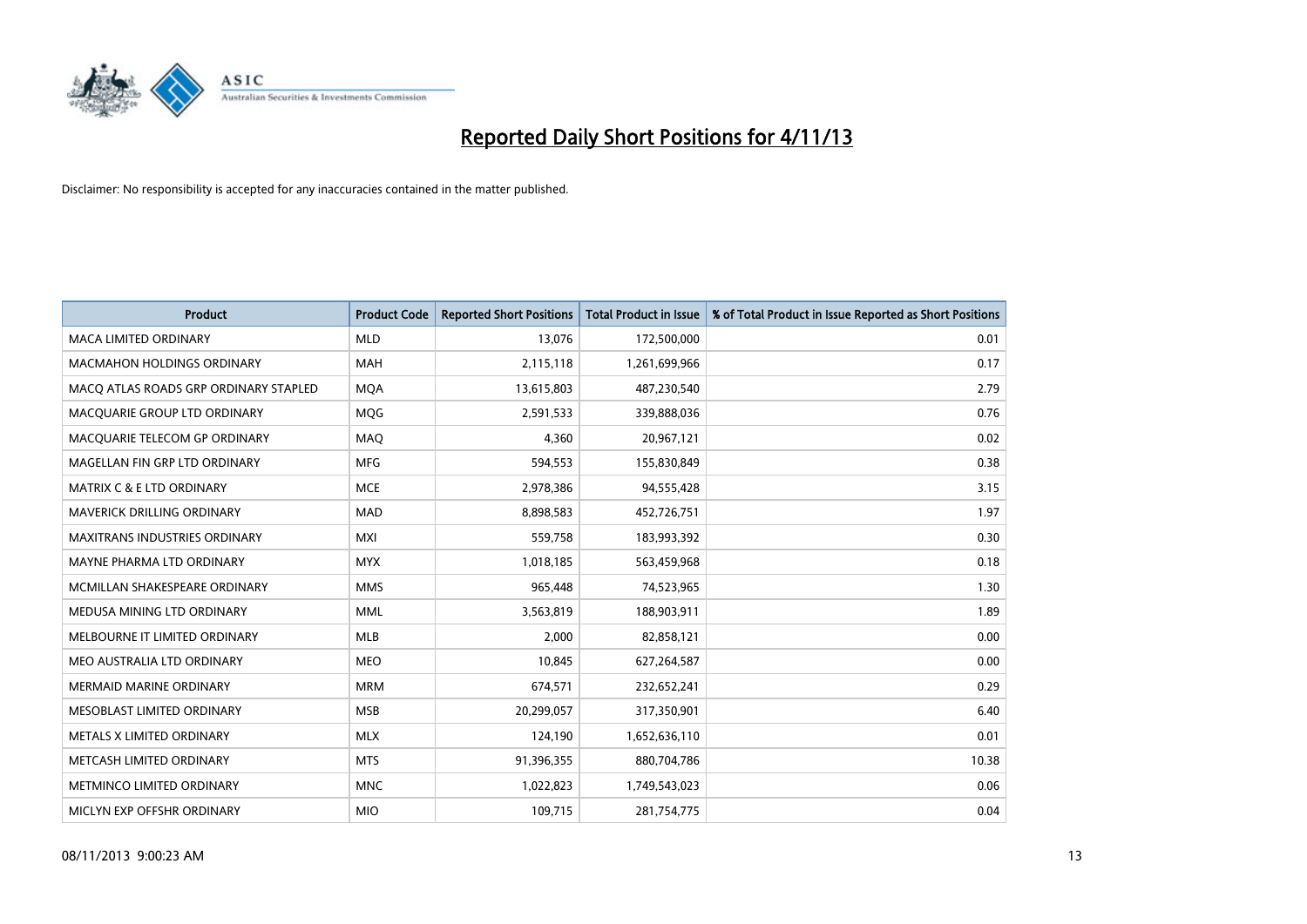

| <b>Product</b>                    | <b>Product Code</b> | <b>Reported Short Positions</b> | <b>Total Product in Issue</b> | % of Total Product in Issue Reported as Short Positions |
|-----------------------------------|---------------------|---------------------------------|-------------------------------|---------------------------------------------------------|
| MIGHTY RIVER POWER ORDINARY       | <b>MYT</b>          | 1,950,939                       | 1,400,000,094                 | 0.14                                                    |
| MILTON CORPORATION ORDINARY       | <b>MLT</b>          | 33,032                          | 627,357,755                   | 0.01                                                    |
| MINCOR RESOURCES NL ORDINARY      | <b>MCR</b>          | 2,409,787                       | 188,208,274                   | 1.28                                                    |
| MINERAL DEPOSITS ORDINARY         | <b>MDL</b>          | 2,134,282                       | 83,538,786                    | 2.55                                                    |
| MINERAL RESOURCES, ORDINARY       | <b>MIN</b>          | 2,885,816                       | 186,112,198                   | 1.55                                                    |
| MINT WIRELESS ORDINARY            | <b>MNW</b>          | 49,746                          | 403,872,395                   | 0.01                                                    |
| MIRABELA NICKEL LTD ORDINARY      | <b>MBN</b>          | 23,443,124                      | 876,801,147                   | 2.67                                                    |
| MIRVAC GROUP STAPLED SECURITIES   | <b>MGR</b>          | 2,583,697                       | 3,664,938,678                 | 0.07                                                    |
| MOBILE EMBRACE LTD ORDINARY       | <b>MBE</b>          | 3,500                           | 307,877,790                   | 0.00                                                    |
| MOLOPO ENERGY LTD ORDINARY        | <b>MPO</b>          | 89,660                          | 246,724,091                   | 0.04                                                    |
| MONADELPHOUS GROUP ORDINARY       | <b>MND</b>          | 12,442,232                      | 92,308,047                    | 13.48                                                   |
| MORTGAGE CHOICE LTD ORDINARY      | <b>MOC</b>          | 123,009                         | 123,431,282                   | 0.10                                                    |
| <b>MOUNT GIBSON IRON ORDINARY</b> | <b>MGX</b>          | 6,099,082                       | 1,090,584,232                 | 0.56                                                    |
| MULTIPLEX SITES SITES             | <b>MXUPA</b>        | 1,299                           | 4,500,000                     | 0.03                                                    |
| MURCHISON METALS LTD ORDINARY     | <b>MMX</b>          | 216,291                         | 450,497,346                   | 0.05                                                    |
| MYER HOLDINGS LTD ORDINARY        | <b>MYR</b>          | 73,812,618                      | 585,594,551                   | 12.60                                                   |
| MYSTATE LIMITED ORDINARY          | <b>MYS</b>          | 4,224                           | 87,177,445                    | 0.00                                                    |
| NANOSONICS LIMITED ORDINARY       | <b>NAN</b>          | 71,191                          | 262,822,463                   | 0.03                                                    |
| NATIONAL AUST. BANK ORDINARY      | <b>NAB</b>          | 10,022,076                      | 2,348,902,914                 | 0.43                                                    |
| NAVITAS LIMITED ORDINARY          | <b>NVT</b>          | 2,160,048                       | 375,416,910                   | 0.58                                                    |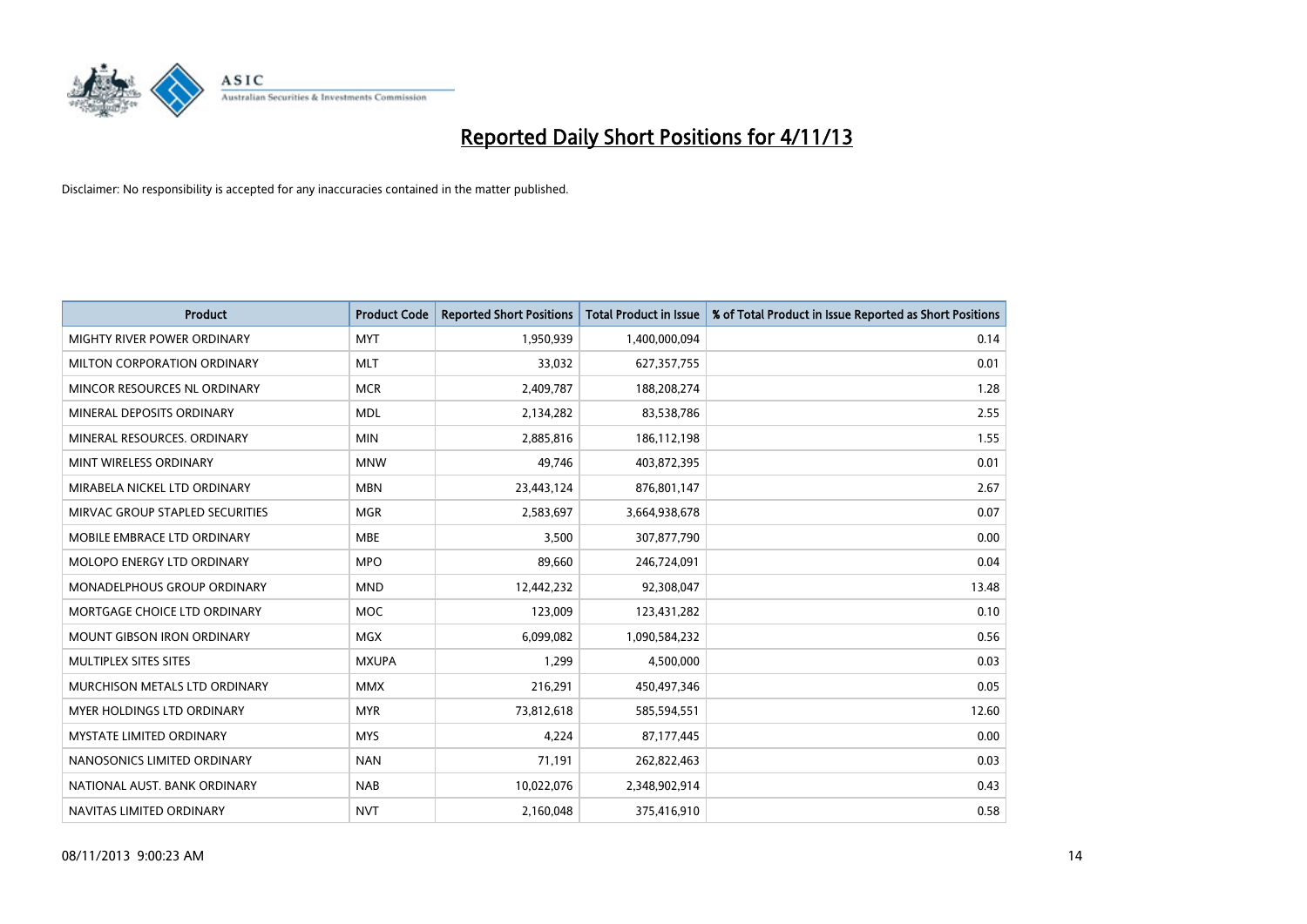

| <b>Product</b>                        | <b>Product Code</b> | <b>Reported Short Positions</b> | <b>Total Product in Issue</b> | % of Total Product in Issue Reported as Short Positions |
|---------------------------------------|---------------------|---------------------------------|-------------------------------|---------------------------------------------------------|
| NEON ENERGY LIMITED ORDINARY          | <b>NEN</b>          | 1,708,141                       | 553,037,848                   | 0.31                                                    |
| NEW HOPE CORPORATION ORDINARY         | <b>NHC</b>          | 1,172,565                       | 830,715,225                   | 0.14                                                    |
| NEW STANDARD ENERGY ORDINARY          | <b>NSE</b>          | 322,032                         | 305,331,847                   | 0.11                                                    |
| NEWCREST MINING ORDINARY              | <b>NCM</b>          | 8,231,758                       | 766,510,971                   | 1.07                                                    |
| NEWS CORP A NON-VOTING CDI            | <b>NWSLV</b>        | 2,391,905                       | 4,087,188                     | 58.52                                                   |
| NEWS CORP B VOTING CDI                | <b>NWS</b>          | 2,244,077                       | 26,728,911                    | 8.40                                                    |
| NEWSAT LIMITED ORDINARY               | <b>NWT</b>          | 191,405                         | 591,240,283                   | 0.03                                                    |
| NEXTDC LIMITED ORDINARY               | <b>NXT</b>          | 6,854,391                       | 192,904,486                   | 3.55                                                    |
| NEXUS ENERGY LIMITED ORDINARY         | <b>NXS</b>          | 1,290,007                       | 1,330,219,459                 | 0.10                                                    |
| NIB HOLDINGS LIMITED ORDINARY         | <b>NHF</b>          | 3,616,770                       | 439,004,182                   | 0.82                                                    |
| NIDO PETROLEUM ORDINARY               | <b>NDO</b>          | 542,402                         | 2,046,650,968                 | 0.03                                                    |
| NOBLE MINERAL RES ORDINARY            | <b>NMG</b>          | 2,365,726                       | 666,397,952                   | 0.36                                                    |
| NORTHERN IRON LTD ORDINARY            | <b>NFE</b>          | 923,449                         | 484,405,314                   | 0.19                                                    |
| NORTHERN STAR ORDINARY                | <b>NST</b>          | 4,690,720                       | 424,279,762                   | 1.11                                                    |
| NOVOGEN LIMITED ORDINARY              | <b>NRT</b>          | 163,870                         | 144,622,257                   | 0.11                                                    |
| NRW HOLDINGS LIMITED ORDINARY         | <b>NWH</b>          | 12,804,510                      | 278,888,011                   | 4.59                                                    |
| NUCOAL RESOURCES LTD ORDINARY         | <b>NCR</b>          | 90,001                          | 768,612,354                   | 0.01                                                    |
| NUFARM LIMITED ORDINARY               | <b>NUF</b>          | 12,719,787                      | 263,335,277                   | 4.83                                                    |
| OAKTON LIMITED ORDINARY               | <b>OKN</b>          | 29,862                          | 89,968,985                    | 0.03                                                    |
| OCEANAGOLD CORP. CHESS DEPOSITARY INT | OGC                 | 305,278                         | 293,587,920                   | 0.10                                                    |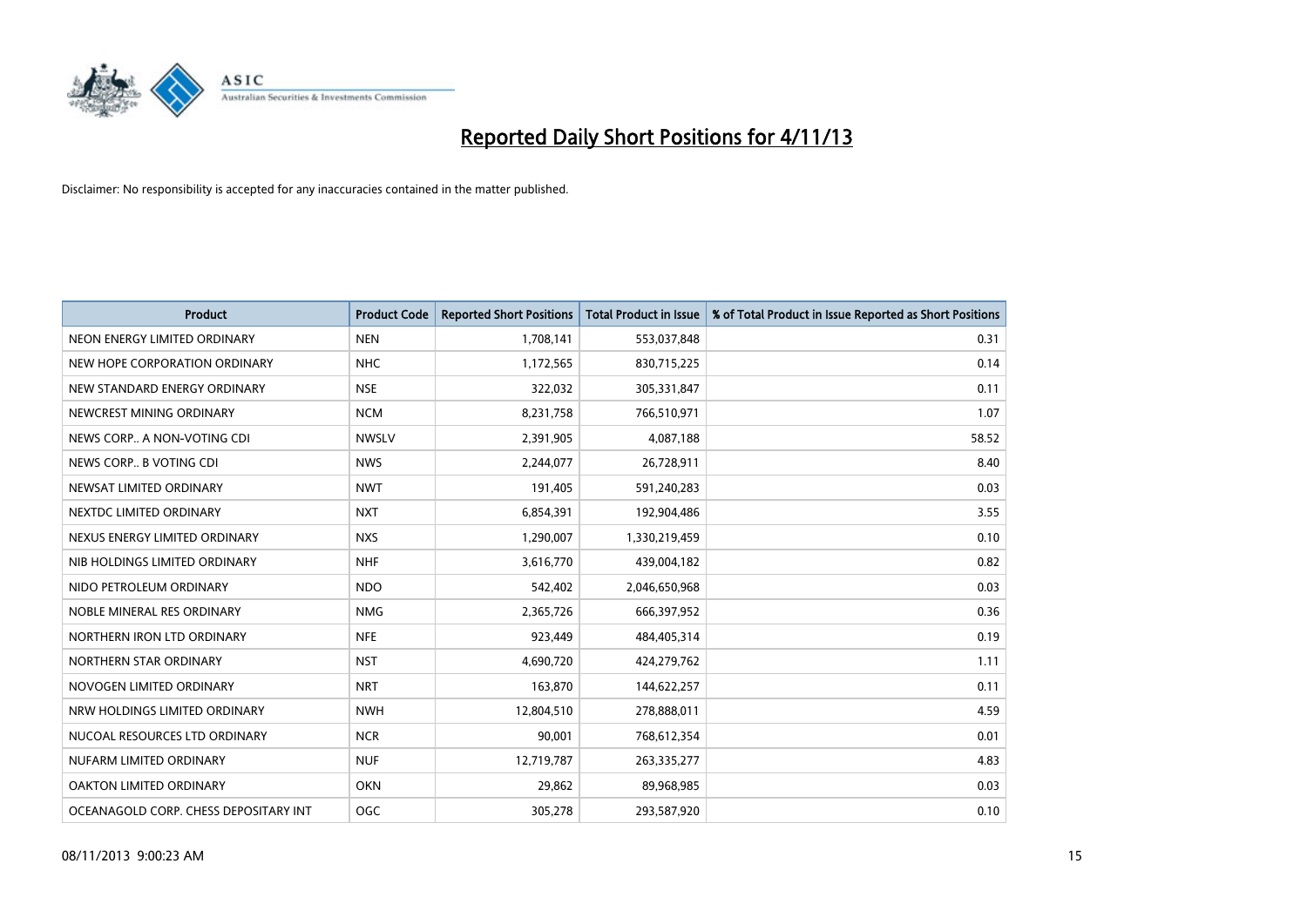

| <b>Product</b>                 | <b>Product Code</b> | <b>Reported Short Positions</b> | <b>Total Product in Issue</b> | % of Total Product in Issue Reported as Short Positions |
|--------------------------------|---------------------|---------------------------------|-------------------------------|---------------------------------------------------------|
| OIL SEARCH LTD ORDINARY        | OSH                 | 4,313,323                       | 1,343,361,150                 | 0.32                                                    |
| OM HOLDINGS LIMITED ORDINARY   | OMH                 | 2,611,003                       | 733,423,337                   | 0.36                                                    |
| ORICA LIMITED ORDINARY         | ORI                 | 9,662,335                       | 368,203,632                   | 2.62                                                    |
| ORIGIN ENERGY ORDINARY         | <b>ORG</b>          | 8,411,193                       | 1,101,225,151                 | 0.76                                                    |
| OROCOBRE LIMITED ORDINARY      | <b>ORE</b>          | 620,795                         | 117,745,140                   | 0.53                                                    |
| OROTONGROUP LIMITED ORDINARY   | ORL                 | 341,569                         | 40,880,902                    | 0.84                                                    |
| OZ MINERALS ORDINARY           | OZL                 | 11,506,666                      | 303,470,022                   | 3.79                                                    |
| OZFOREX GROUP LTD ORDINARY     | <b>OFX</b>          | 64,777                          | 240,000,000                   | 0.03                                                    |
| <b>PACIFIC BRANDS ORDINARY</b> | <b>PBG</b>          | 8,319,651                       | 912,915,695                   | 0.91                                                    |
| PALADIN ENERGY LTD ORDINARY    | <b>PDN</b>          | 92,116,218                      | 963,332,074                   | 9.56                                                    |
| PANAUST LIMITED ORDINARY       | <b>PNA</b>          | 3,571,494                       | 619,765,589                   | 0.58                                                    |
| PANORAMIC RESOURCES ORDINARY   | PAN                 | 60,910                          | 263,285,132                   | 0.02                                                    |
| PANTERRA GOLD LTD ORDINARY     | PGI                 | $\mathbf{1}$                    | 761,580,455                   | 0.00                                                    |
| PAPERLINX LIMITED ORDINARY     | <b>PPX</b>          | 48,101                          | 609,280,761                   | 0.01                                                    |
| PAPILLON RES LTD ORDINARY      | PIR                 | 5,987,064                       | 338,344,210                   | 1.77                                                    |
| PATTIES FOODS LTD ORDINARY     | PFL                 | 45,849                          | 139,065,639                   | 0.03                                                    |
| PEET LIMITED ORDINARY          | <b>PPC</b>          | 366,213                         | 433,389,348                   | 0.08                                                    |
| PERILYA LIMITED ORDINARY       | <b>PEM</b>          | 1,528                           | 769,316,426                   | 0.00                                                    |
| PERPETUAL LIMITED ORDINARY     | <b>PPT</b>          | 2,409,934                       | 42,002,824                    | 5.74                                                    |
| PERSEUS MINING LTD ORDINARY    | PRU                 | 6,702,913                       | 457,962,088                   | 1.46                                                    |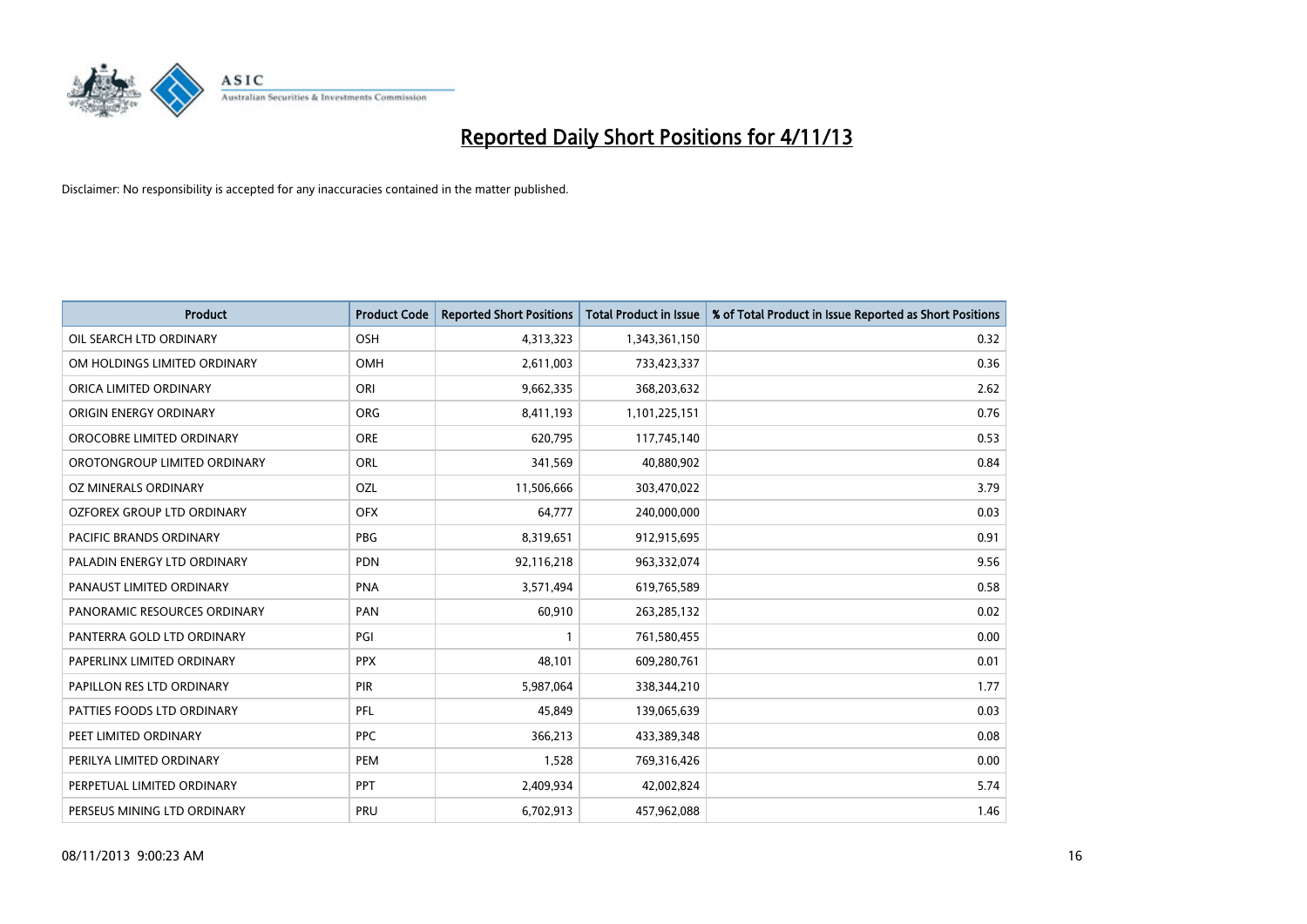

| <b>Product</b>                    | <b>Product Code</b> | <b>Reported Short Positions</b> | <b>Total Product in Issue</b> | % of Total Product in Issue Reported as Short Positions |
|-----------------------------------|---------------------|---------------------------------|-------------------------------|---------------------------------------------------------|
| PHARMAXIS LTD ORDINARY            | <b>PXS</b>          | 2,744,616                       | 308,548,389                   | 0.89                                                    |
| PLATINUM ASSET ORDINARY           | <b>PTM</b>          | 2,426,759                       | 578,485,695                   | 0.42                                                    |
| PLATINUM AUSTRALIA ORDINARY       | <b>PLA</b>          | 836,127                         | 504,968,043                   | 0.17                                                    |
| PMI GOLD CORP CDI 1:1             | <b>PVM</b>          | 240,217                         | 159,968,561                   | 0.15                                                    |
| PMP LIMITED ORDINARY              | <b>PMP</b>          | 1,601,461                       | 323,781,124                   | 0.49                                                    |
| PRANA BIOTECHNOLOGY ORDINARY      | PBT                 | 294,709                         | 408,405,897                   | 0.07                                                    |
| PREMIER INVESTMENTS ORDINARY      | <b>PMV</b>          | 1,094,510                       | 155,260,478                   | 0.70                                                    |
| PRIMA BIOMED LTD ORDINARY         | <b>PRR</b>          | 44,394                          | 1,228,709,341                 | 0.00                                                    |
| PRIMARY HEALTH CARE ORDINARY      | <b>PRY</b>          | 18,215,471                      | 504,956,647                   | 3.61                                                    |
| PRIME MEDIA GRP LTD ORDINARY      | <b>PRT</b>          | 908,116                         | 366,330,303                   | 0.25                                                    |
| PROGRAMMED ORDINARY               | <b>PRG</b>          | 251,080                         | 118,229,190                   | 0.21                                                    |
| <b>QANTAS AIRWAYS ORDINARY</b>    | QAN                 | 27,795,593                      | 2,212,979,740                 | 1.26                                                    |
| OBE INSURANCE GROUP ORDINARY      | <b>OBE</b>          | 13,613,753                      | 1,226,855,950                 | 1.11                                                    |
| ORXPHARMA LTD ORDINARY            | <b>QRX</b>          | 66,492                          | 144,785,606                   | 0.05                                                    |
| <b>QUBE HOLDINGS LTD ORDINARY</b> | <b>QUB</b>          | 13,686,833                      | 931,433,499                   | 1.47                                                    |
| RAMELIUS RESOURCES ORDINARY       | <b>RMS</b>          | 303,951                         | 364,440,380                   | 0.08                                                    |
| RAMSAY HEALTH CARE ORDINARY       | <b>RHC</b>          | 2,010,357                       | 202,081,252                   | 0.99                                                    |
| <b>RCR TOMLINSON ORDINARY</b>     | <b>RCR</b>          | 1,665,033                       | 136,696,590                   | 1.22                                                    |
| <b>REA GROUP ORDINARY</b>         | <b>REA</b>          | 1,062,243                       | 131,714,699                   | 0.81                                                    |
| RECKON LIMITED ORDINARY           | <b>RKN</b>          | 65,834                          | 128,103,484                   | 0.05                                                    |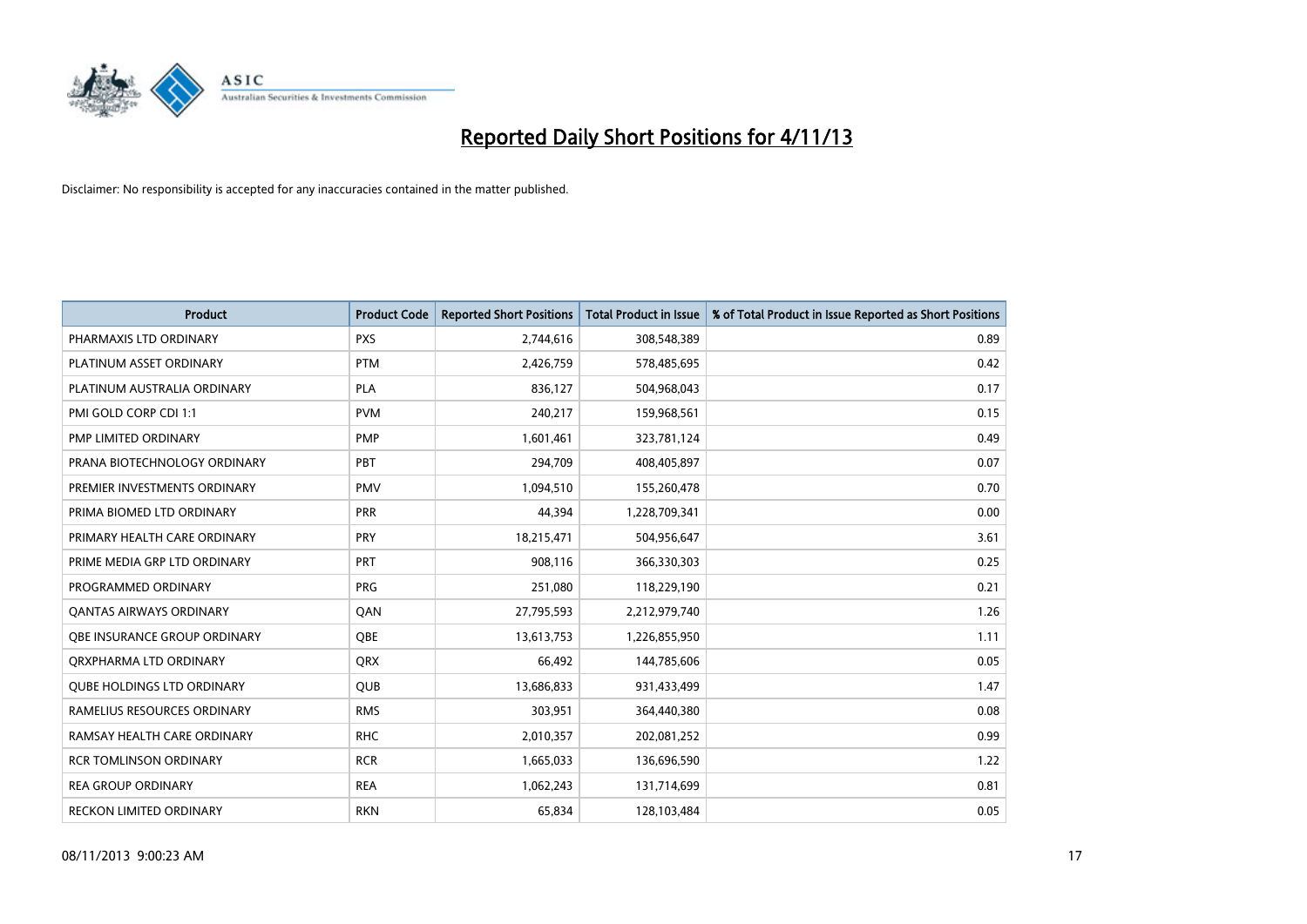

| <b>Product</b>                      | <b>Product Code</b> | <b>Reported Short Positions</b> | <b>Total Product in Issue</b> | % of Total Product in Issue Reported as Short Positions |
|-------------------------------------|---------------------|---------------------------------|-------------------------------|---------------------------------------------------------|
| <b>RED 5 LIMITED ORDINARY</b>       | <b>RED</b>          | 564,981                         | 688,251,008                   | 0.08                                                    |
| <b>RED FORK ENERGY ORDINARY</b>     | <b>RFE</b>          | 3,752,552                       | 499,551,719                   | 0.75                                                    |
| REDBANK ENERGY LTD ORDINARY         | AEJ                 | 13                              | 786,287                       | 0.00                                                    |
| REECE AUSTRALIA LTD. ORDINARY       | <b>REH</b>          | 6,721                           | 99,600,000                    | 0.01                                                    |
| REED RESOURCES LTD ORDINARY         | <b>RDR</b>          | 50,000                          | 523,453,895                   | 0.01                                                    |
| <b>REGIS RESOURCES ORDINARY</b>     | <b>RRL</b>          | 7,677,309                       | 479,592,829                   | 1.60                                                    |
| RESMED INC CDI 10:1                 | <b>RMD</b>          | 13,124,017                      | 1,420,542,770                 | 0.92                                                    |
| RESOLUTE MINING ORDINARY            | <b>RSG</b>          | 8,427,270                       | 640,994,224                   | 1.31                                                    |
| RESOURCE EQUIP LTD ORDINARY         | <b>RQL</b>          | 5,000                           | 249,065,471                   | 0.00                                                    |
| <b>RESOURCE GENERATION ORDINARY</b> | <b>RES</b>          | 224,300                         | 569,396,004                   | 0.04                                                    |
| RETAIL FOOD GROUP ORDINARY          | <b>RFG</b>          | 3,226,024                       | 130,381,190                   | 2.47                                                    |
| REX MINERALS LIMITED ORDINARY       | <b>RXM</b>          | 3,119,531                       | 188,907,284                   | 1.65                                                    |
| RHG LIMITED ORDINARY                | <b>RHG</b>          | 1,085                           | 308,483,177                   | 0.00                                                    |
| <b>RIALTO ENERGY ORDINARY</b>       | <b>RIA</b>          | 41                              | 1,155,765,100                 | 0.00                                                    |
| <b>RIDLEY CORPORATION ORDINARY</b>  | <b>RIC</b>          | 96,137                          | 307,817,071                   | 0.03                                                    |
| RIO TINTO LIMITED ORDINARY          | <b>RIO</b>          | 5,241,173                       | 435,758,720                   | 1.20                                                    |
| ROBUST RESOURCES ORDINARY           | <b>ROL</b>          | 10,000                          | 102,830,646                   | 0.01                                                    |
| ROC OIL COMPANY ORDINARY            | <b>ROC</b>          | 1,125,280                       | 683,235,552                   | 0.16                                                    |
| ROYAL WOLF HOLDINGS ORDINARY        | <b>RWH</b>          | 41,127                          | 100,387,052                   | 0.04                                                    |
| RURALCO HOLDINGS ORDINARY           | <b>RHL</b>          | 1,456                           | 55,019,284                    | 0.00                                                    |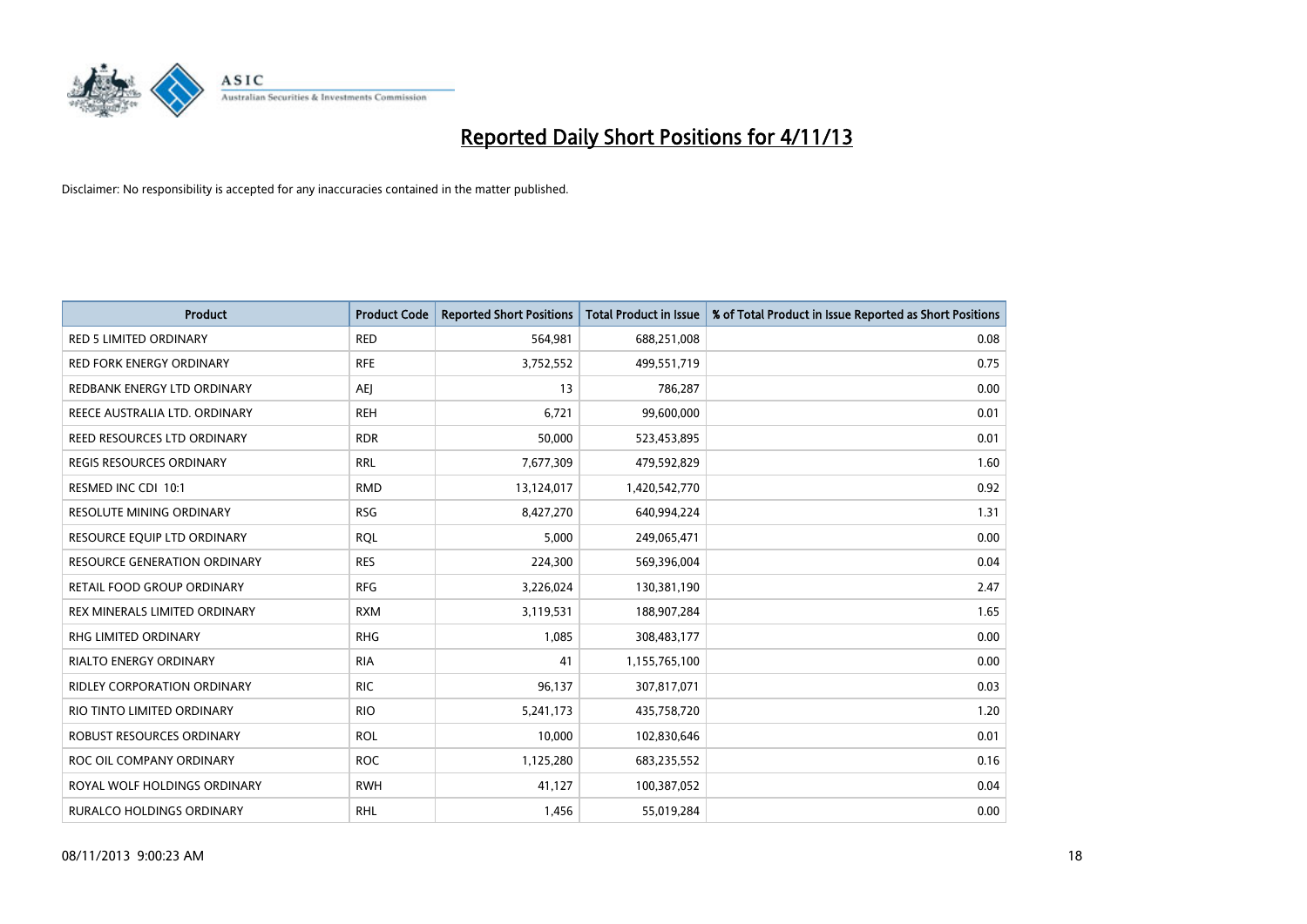

| <b>Product</b>                           | <b>Product Code</b> | <b>Reported Short Positions</b> | <b>Total Product in Issue</b> | % of Total Product in Issue Reported as Short Positions |
|------------------------------------------|---------------------|---------------------------------|-------------------------------|---------------------------------------------------------|
| SAI GLOBAL LIMITED ORDINARY              | SAI                 | 6,615,665                       | 210,730,820                   | 3.14                                                    |
| SALMAT LIMITED ORDINARY                  | <b>SLM</b>          | 998                             | 159,812,799                   | 0.00                                                    |
| SAMSON OIL & GAS LTD ORDINARY            | SSN                 | 1,762,000                       | 2,547,627,193                 | 0.07                                                    |
| SANDFIRE RESOURCES ORDINARY              | <b>SFR</b>          | 1,391,129                       | 155,640,968                   | 0.89                                                    |
| <b>SANTOS LTD ORDINARY</b>               | <b>STO</b>          | 4,228,554                       | 970,198,425                   | 0.44                                                    |
| SARACEN MINERAL ORDINARY                 | SAR                 | 3,424,028                       | 595,263,186                   | 0.58                                                    |
| SCA PROPERTY GROUP STAPLED SECURITIES    | <b>SCP</b>          | 34,024,982                      | 642,417,140                   | 5.30                                                    |
| SEDGMAN LIMITED ORDINARY                 | SDM                 | 281,586                         | 223,224,636                   | 0.13                                                    |
| SEEK LIMITED ORDINARY                    | <b>SEK</b>          | 13,631,460                      | 339,071,750                   | 4.02                                                    |
| SELECT HARVESTS ORDINARY                 | SHV                 | 61,884                          | 57,815,720                    | 0.11                                                    |
| SENEX ENERGY LIMITED ORDINARY            | <b>SXY</b>          | 4,037,885                       | 1,144,008,917                 | 0.35                                                    |
| SERVICE STREAM ORDINARY                  | SSM                 | 100                             | 283,418,867                   | 0.00                                                    |
| SEVEN GROUP HOLDINGS ORDINARY            | <b>SVW</b>          | 4,960,882                       | 308,160,281                   | 1.61                                                    |
| SEVEN WEST MEDIA LTD ORDINARY            | <b>SWM</b>          | 7,235,220                       | 999,160,872                   | 0.72                                                    |
| SIGMA PHARMACEUTICAL ORDINARY            | <b>SIP</b>          | 2,639,450                       | 1,125,275,419                 | 0.23                                                    |
| SILEX SYSTEMS ORDINARY                   | <b>SLX</b>          | 2,615,823                       | 170,252,909                   | 1.54                                                    |
| SILVER CHEF LIMITED ORDINARY             | SIV                 | 6,753                           | 29,333,629                    | 0.02                                                    |
| SILVER LAKE RESOURCE ORDINARY            | <b>SLR</b>          | 13,217,216                      | 437,594,758                   | 3.02                                                    |
| SIMS METAL MGMT LTD ORDINARY             | SGM                 | 12,963,448                      | 204,343,252                   | 6.34                                                    |
| SINGAPORE TELECOMM. CHESS DEPOSITARY INT | <b>SGT</b>          | 1,253,405                       | 149,779,918                   | 0.84                                                    |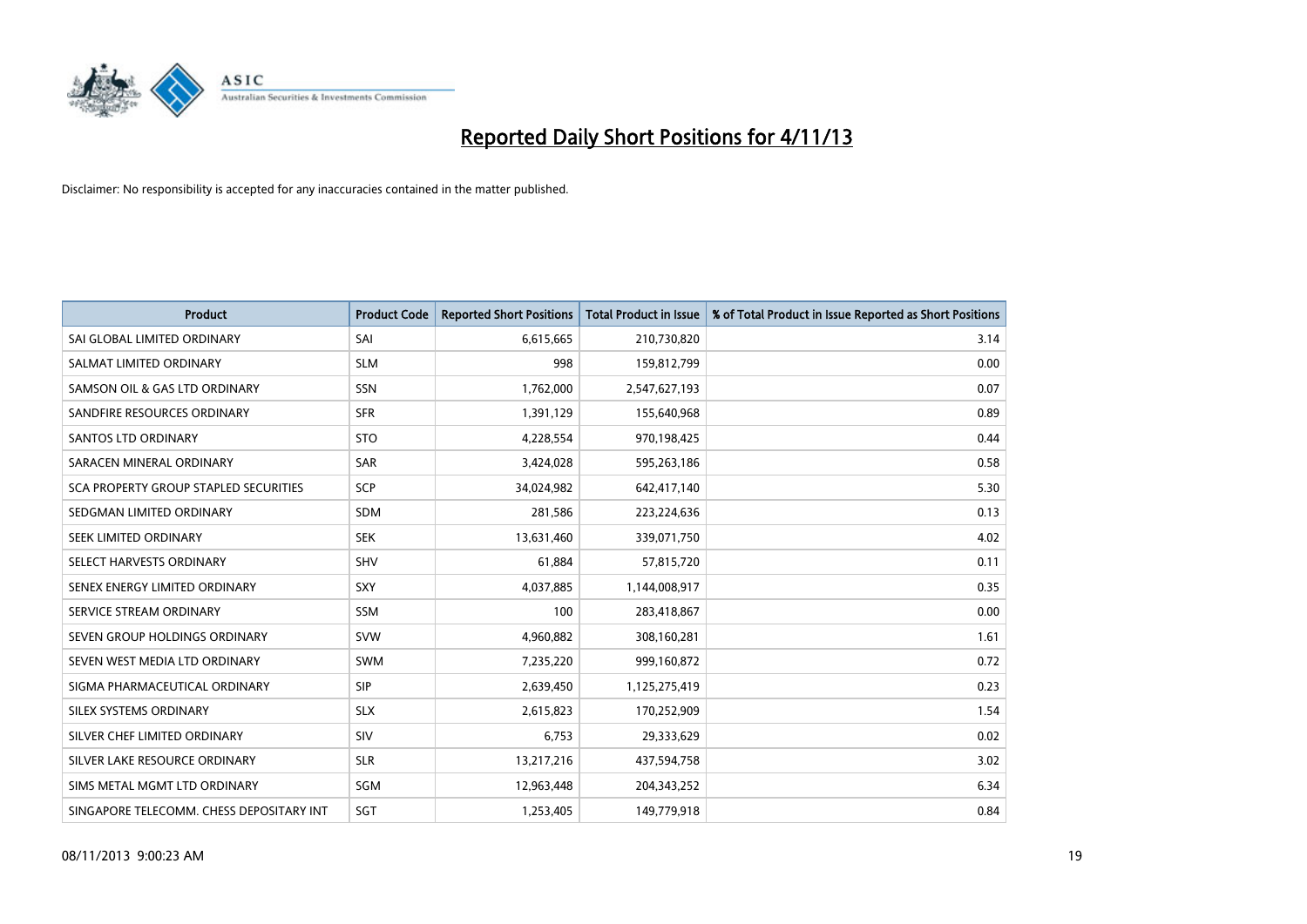

| <b>Product</b>                           | <b>Product Code</b> | <b>Reported Short Positions</b> | <b>Total Product in Issue</b> | % of Total Product in Issue Reported as Short Positions |
|------------------------------------------|---------------------|---------------------------------|-------------------------------|---------------------------------------------------------|
| SIRIUS RESOURCES NL ORDINARY             | <b>SIR</b>          | 6,589,233                       | 227,770,167                   | 2.89                                                    |
| SIRTEX MEDICAL ORDINARY                  | <b>SRX</b>          | 445,254                         | 56,108,439                    | 0.79                                                    |
| SKILLED GROUP LTD ORDINARY               | <b>SKE</b>          | 5,557,214                       | 233,871,364                   | 2.38                                                    |
| <b>SKY NETWORK ORDINARY</b>              | <b>SKT</b>          | 65,066                          | 389,139,785                   | 0.02                                                    |
| SKYCITY ENT GRP LTD ORDINARY             | <b>SKC</b>          | 567,314                         | 580,016,676                   | 0.10                                                    |
| <b>SLATER &amp; GORDON ORDINARY</b>      | SGH                 | 116,397                         | 198,846,598                   | 0.06                                                    |
| SMS MANAGEMENT, ORDINARY                 | <b>SMX</b>          | 3,363,541                       | 70,099,763                    | 4.80                                                    |
| SONIC HEALTHCARE ORDINARY                | <b>SHL</b>          | 4,301,970                       | 400,420,556                   | 1.07                                                    |
| SOUL PATTINSON (W.H) ORDINARY            | SOL                 | 105,541                         | 239,395,320                   | 0.04                                                    |
| SOUTH BOULDER MINES ORDINARY             | <b>STB</b>          | 1                               | 127,952,826                   | 0.00                                                    |
| SP AUSNET STAPLED SECURITIES             | <b>SPN</b>          | 31,573,281                      | 3,376,325,523                 | 0.94                                                    |
| SPARK INFRASTRUCTURE STAPLED NOTE & UNIT | SKI                 | 47,183,668                      | 1,326,734,264                 | 3.56                                                    |
| SPDR 200 FUND ETF UNITS                  | <b>STW</b>          | 86,728                          | 44,278,688                    | 0.20                                                    |
| SPECIALTY FASHION ORDINARY               | <b>SFH</b>          | 110,001                         | 192,236,121                   | 0.06                                                    |
| ST BARBARA LIMITED ORDINARY              | SBM                 | 8,121,662                       | 488,074,077                   | 1.66                                                    |
| STARPHARMA HOLDINGS ORDINARY             | SPL                 | 14,758,112                      | 284,164,948                   | 5.19                                                    |
| STEADFAST GROUP LTD ORDINARY             | SDF                 | 167,391                         | 500,873,408                   | 0.03                                                    |
| STHN CROSS MEDIA ORDINARY                | <b>SXL</b>          | 8,600,563                       | 705,099,800                   | 1.22                                                    |
| STOCKLAND UNITS/ORD STAPLED              | SGP                 | 13,638,161                      | 2,305,750,747                 | 0.59                                                    |
| STRAITS RES LTD. ORDINARY                | SRQ                 | 31,522                          | 1,164,150,159                 | 0.00                                                    |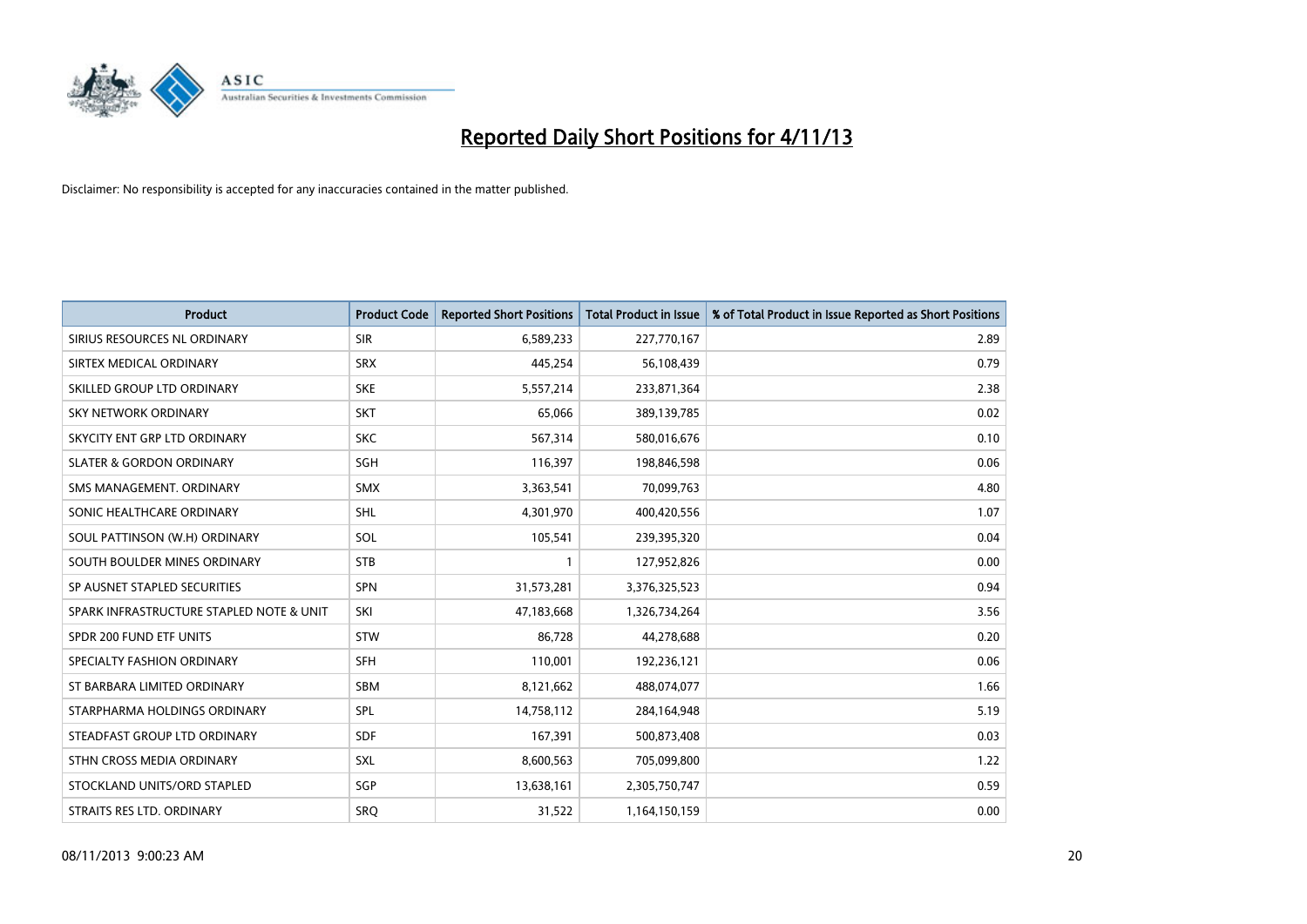

| <b>Product</b>                   | <b>Product Code</b> | <b>Reported Short Positions</b> | <b>Total Product in Issue</b> | % of Total Product in Issue Reported as Short Positions |
|----------------------------------|---------------------|---------------------------------|-------------------------------|---------------------------------------------------------|
| STRIKE ENERGY LTD ORDINARY       | <b>STX</b>          | 5,000                           | 706,519,664                   | 0.00                                                    |
| STW COMMUNICATIONS ORDINARY      | SGN                 | 1,348,101                       | 403,828,512                   | 0.33                                                    |
| SUNCORP GROUP LTD ORDINARY       | <b>SUN</b>          | 3,519,396                       | 1,286,600,980                 | 0.27                                                    |
| SUNDANCE ENERGY ORDINARY         | <b>SEA</b>          | 518,772                         | 462,611,982                   | 0.11                                                    |
| SUNDANCE RESOURCES ORDINARY      | SDL                 | 35,006,499                      | 3,073,110,985                 | 1.14                                                    |
| SUNLAND GROUP LTD ORDINARY       | <b>SDG</b>          | 19,189                          | 181,710,087                   | 0.01                                                    |
| SUPER RET REP LTD ORDINARY       | <b>SUL</b>          | 1,165,606                       | 196,731,620                   | 0.59                                                    |
| SYD AIRPORT STAPLED US PROHIBIT. | <b>SYD</b>          | 21,370,767                      | 2,194,322,759                 | 0.97                                                    |
| SYRAH RESOURCES ORDINARY         | <b>SYR</b>          | 2,734,017                       | 148,380,123                   | 1.84                                                    |
| TABCORP HOLDINGS LTD ORDINARY    | <b>TAH</b>          | 19,424,520                      | 754,274,706                   | 2.58                                                    |
| TANAMI GOLD NL ORDINARY          | <b>TAM</b>          | 41                              | 587,548,523                   | 0.00                                                    |
| TAP OIL LIMITED ORDINARY         | <b>TAP</b>          | 198,679                         | 241,608,606                   | 0.08                                                    |
| TASSAL GROUP LIMITED ORDINARY    | <b>TGR</b>          | 100,262                         | 146,507,029                   | 0.07                                                    |
| <b>TATTS GROUP LTD ORDINARY</b>  | <b>TTS</b>          | 11,399,787                      | 1,416,867,821                 | 0.80                                                    |
| TELECOM CORPORATION ORDINARY     | <b>TEL</b>          | 4,365,087                       | 1,822,303,137                 | 0.24                                                    |
| TELSTRA CORPORATION. ORDINARY    | <b>TLS</b>          | 11,849,243                      | 12,443,074,357                | 0.10                                                    |
| TEN NETWORK HOLDINGS ORDINARY    | <b>TEN</b>          | 127,299,783                     | 2,586,970,845                 | 4.92                                                    |
| TERANGA GOLD CORP CDI 1:1        | <b>TGZ</b>          | 1,016,720                       | 171,519,816                   | 0.59                                                    |
| TFS CORPORATION LTD ORDINARY     | <b>TFC</b>          | 160,158                         | 279,621,829                   | 0.06                                                    |
| THE REJECT SHOP ORDINARY         | <b>TRS</b>          | 2,036,355                       | 28,826,248                    | 7.06                                                    |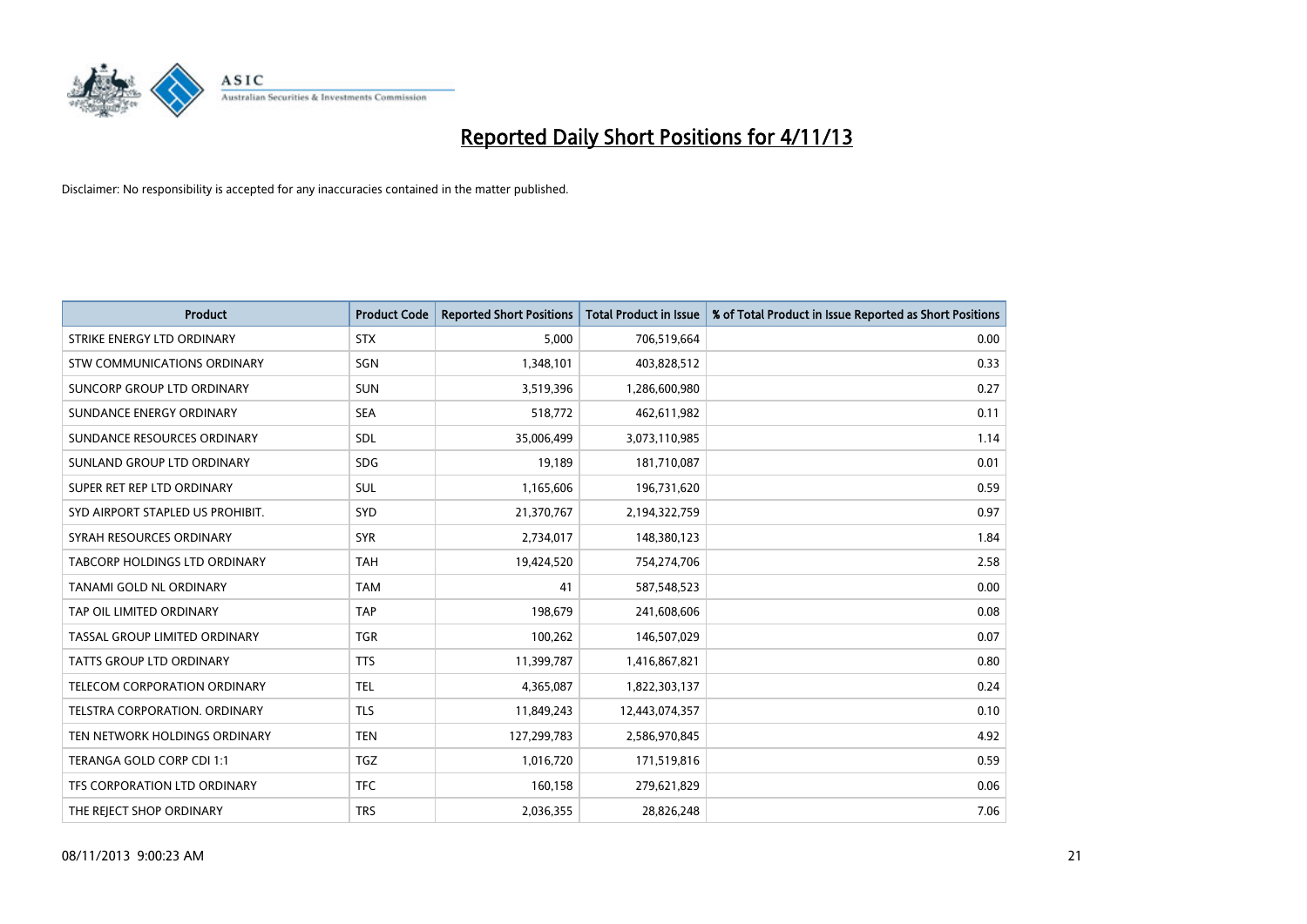

| <b>Product</b>                        | <b>Product Code</b> | <b>Reported Short Positions</b> | <b>Total Product in Issue</b> | % of Total Product in Issue Reported as Short Positions |
|---------------------------------------|---------------------|---------------------------------|-------------------------------|---------------------------------------------------------|
| THORN GROUP LIMITED ORDINARY          | <b>TGA</b>          | 57,614                          | 148,897,155                   | 0.04                                                    |
| TIGER RESOURCES ORDINARY              | <b>TGS</b>          | 6,852,553                       | 674,770,269                   | 1.02                                                    |
| TITAN ENERGY SERVICE ORDINARY         | <b>TTN</b>          | 75,575                          | 48,516,175                    | 0.16                                                    |
| TOLL HOLDINGS LTD ORDINARY            | <b>TOL</b>          | 25,083,100                      | 717,133,875                   | 3.50                                                    |
| TORO ENERGY LIMITED ORDINARY          | <b>TOE</b>          | 139,845                         | 1,041,936,676                 | 0.01                                                    |
| TOX FREE SOLUTIONS ORDINARY           | <b>TOX</b>          | 1,300,935                       | 132,519,859                   | 0.98                                                    |
| TPG TELECOM LIMITED ORDINARY          | <b>TPM</b>          | 2,491,224                       | 793,808,141                   | 0.31                                                    |
| <b>TRADE ME GROUP ORDINARY</b>        | <b>TME</b>          | 523,385                         | 396,261,129                   | 0.13                                                    |
| <b>TRANSFIELD SERVICES ORDINARY</b>   | <b>TSE</b>          | 41,156,203                      | 512,457,716                   | 8.03                                                    |
| TRANSPACIFIC INDUST, ORDINARY         | <b>TPI</b>          | 20,370,962                      | 1,578,563,490                 | 1.29                                                    |
| TRANSURBAN GROUP TRIPLE STAPLED SEC.  | <b>TCL</b>          | 1,667,097                       | 1,485,500,376                 | 0.11                                                    |
| <b>TREASURY GROUP ORDINARY</b>        | <b>TRG</b>          | 25,914                          | 23,070,755                    | 0.11                                                    |
| TREASURY WINE ESTATE ORDINARY         | <b>TWE</b>          | 26,828,159                      | 647,227,144                   | 4.15                                                    |
| TROY RESOURCES LTD ORDINARY           | <b>TRY</b>          | 380,621                         | 167,730,292                   | 0.23                                                    |
| TWENTY-FIRST FOX INC A NON-VOTING CDI | <b>FOXLV</b>        | 1,111,843                       | 17,619,377                    | 6.31                                                    |
| TWENTY-FIRST FOX INC B VOTING CDI     | <b>FOX</b>          | 444,644                         | 208,434,066                   | 0.21                                                    |
| UGL LIMITED ORDINARY                  | UGL                 | 20,035,859                      | 166,511,240                   | 12.03                                                   |
| UNILIFE CORPORATION CDI 6:1           | <b>UNS</b>          | 7,954                           | 284,039,004                   | 0.00                                                    |
| UXC LIMITED ORDINARY                  | <b>UXC</b>          | 515,735                         | 313,856,812                   | 0.16                                                    |
| <b>VENTURE MINERALS ORDINARY</b>      | <b>VMS</b>          | 193,000                         | 287,320,170                   | 0.07                                                    |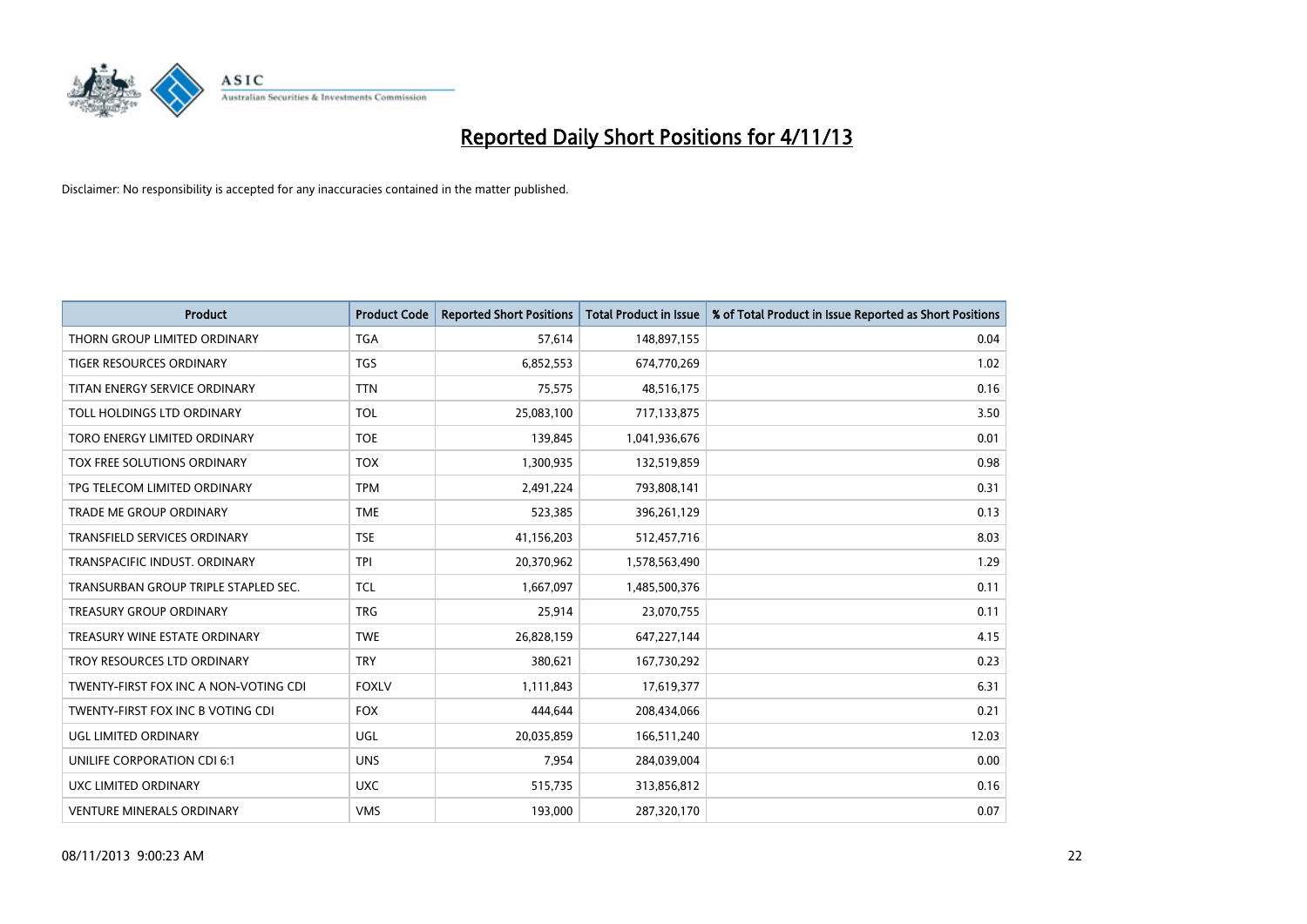

| <b>Product</b>                         | <b>Product Code</b> | <b>Reported Short Positions</b> | <b>Total Product in Issue</b> | % of Total Product in Issue Reported as Short Positions |
|----------------------------------------|---------------------|---------------------------------|-------------------------------|---------------------------------------------------------|
| <b>VIENTO GROUP LIMITED ORDINARY</b>   | <b>VIE</b>          | 10,000                          | 79,929,572                    | 0.01                                                    |
| VILLAGE ROADSHOW LTD ORDINARY          | <b>VRL</b>          | 390,688                         | 159,486,203                   | 0.24                                                    |
| <b>VIRGIN AUS HLDG LTD ORDINARY</b>    | <b>VAH</b>          | 151,526,054                     | 2,589,840,317                 | 5.85                                                    |
| VIRTUS HEALTH LTD ORDINARY             | <b>VRT</b>          | 7,723                           | 79,536,601                    | 0.01                                                    |
| VISION EYE INSTITUTE ORDINARY          | <b>VEI</b>          | 99,347                          | 160,657,741                   | 0.06                                                    |
| WARRNAMBOOL CHEESE ORDINARY            | <b>WCB</b>          | 57,699                          | 55,969,511                    | 0.10                                                    |
| <b>WATPAC LIMITED ORDINARY</b>         | <b>WTP</b>          | 190                             | 184,332,526                   | 0.00                                                    |
| WEBJET LIMITED ORDINARY                | <b>WEB</b>          | 2,676,232                       | 79,397,959                    | 3.37                                                    |
| <b>WESFARMERS LIMITED ORDINARY</b>     | <b>WES</b>          | 31,485,053                      | 1,006,683,257                 | 3.13                                                    |
| WESFARMERS LIMITED PARTIALLY PROTECTED | <b>WESN</b>         | 174,326                         | 150,510,341                   | 0.12                                                    |
| <b>WESTERN AREAS LTD ORDINARY</b>      | <b>WSA</b>          | 20,205,426                      | 196,862,806                   | 10.26                                                   |
| WESTERN DESERT RES. ORDINARY           | <b>WDR</b>          | 3,859,158                       | 410,176,629                   | 0.94                                                    |
| WESTFIELD GROUP ORD/UNIT STAPLED SEC   | <b>WDC</b>          | 5,139,929                       | 2,113,501,814                 | 0.24                                                    |
| WESTFIELD RETAIL TST UNIT STAPLED      | <b>WRT</b>          | 13,033,479                      | 2,995,945,800                 | 0.44                                                    |
| <b>WESTPAC BANKING CORP ORDINARY</b>   | <b>WBC</b>          | 27,440,127                      | 3,109,048,309                 | 0.88                                                    |
| WHITE ENERGY COMPANY ORDINARY          | <b>WEC</b>          | 10,463                          | 322,974,494                   | 0.00                                                    |
| WHITEHAVEN COAL ORDINARY               | <b>WHC</b>          | 86,530,867                      | 1,025,692,710                 | 8.44                                                    |
| WIDE BAY AUST LTD ORDINARY             | <b>WBB</b>          | 24,162                          | 36,238,600                    | 0.07                                                    |
| WINDIMURRA VANADIUM ORDINARY           | <b>WVL</b>          | 20,461                          | 19,284,366                    | 0.11                                                    |
| WOODSIDE PETROLEUM ORDINARY            | <b>WPL</b>          | 2,442,284                       | 823,910,657                   | 0.30                                                    |